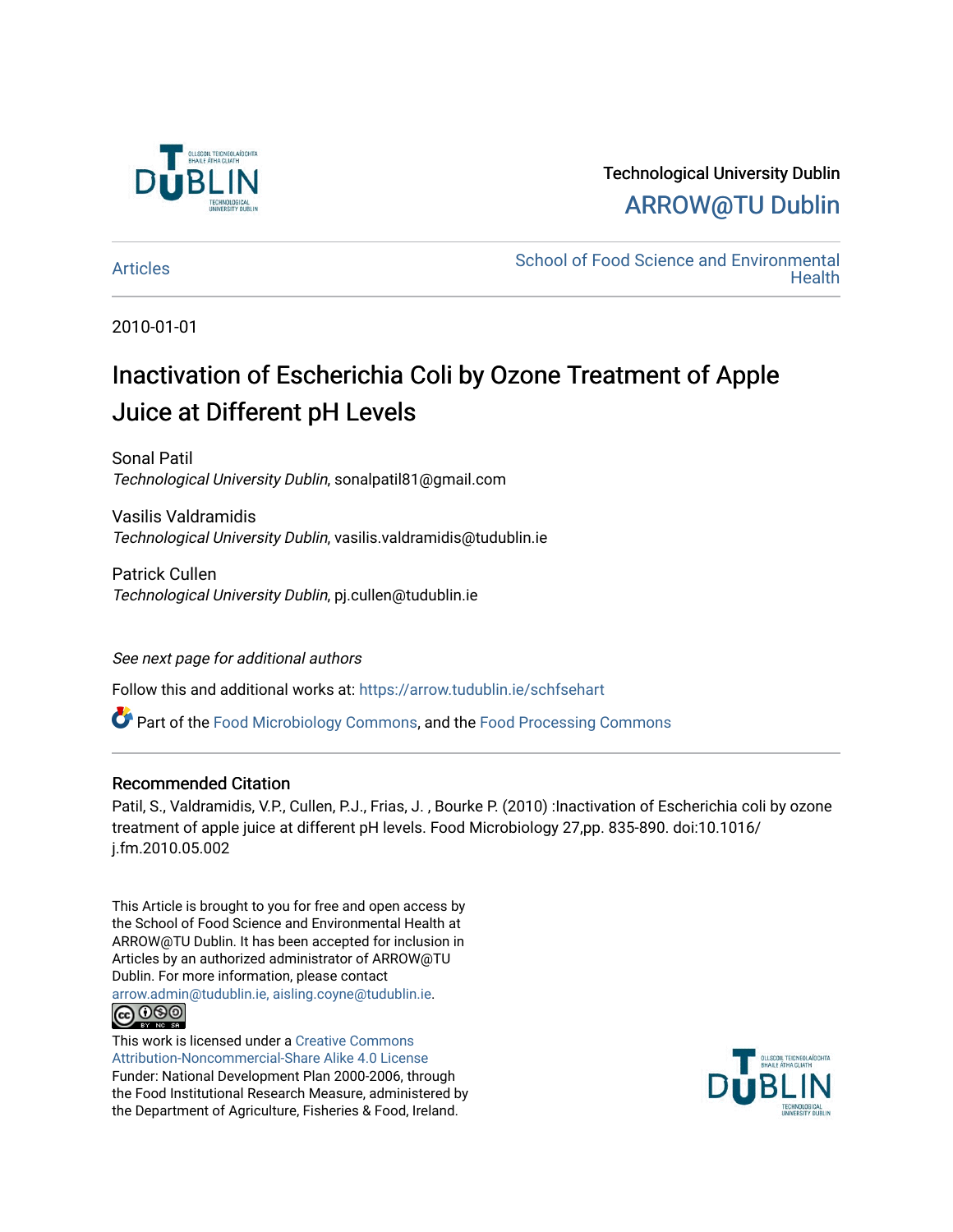## Authors

Sonal Patil, Vasilis Valdramidis, Patrick Cullen, Jesus Maria Frias, and Paula Bourke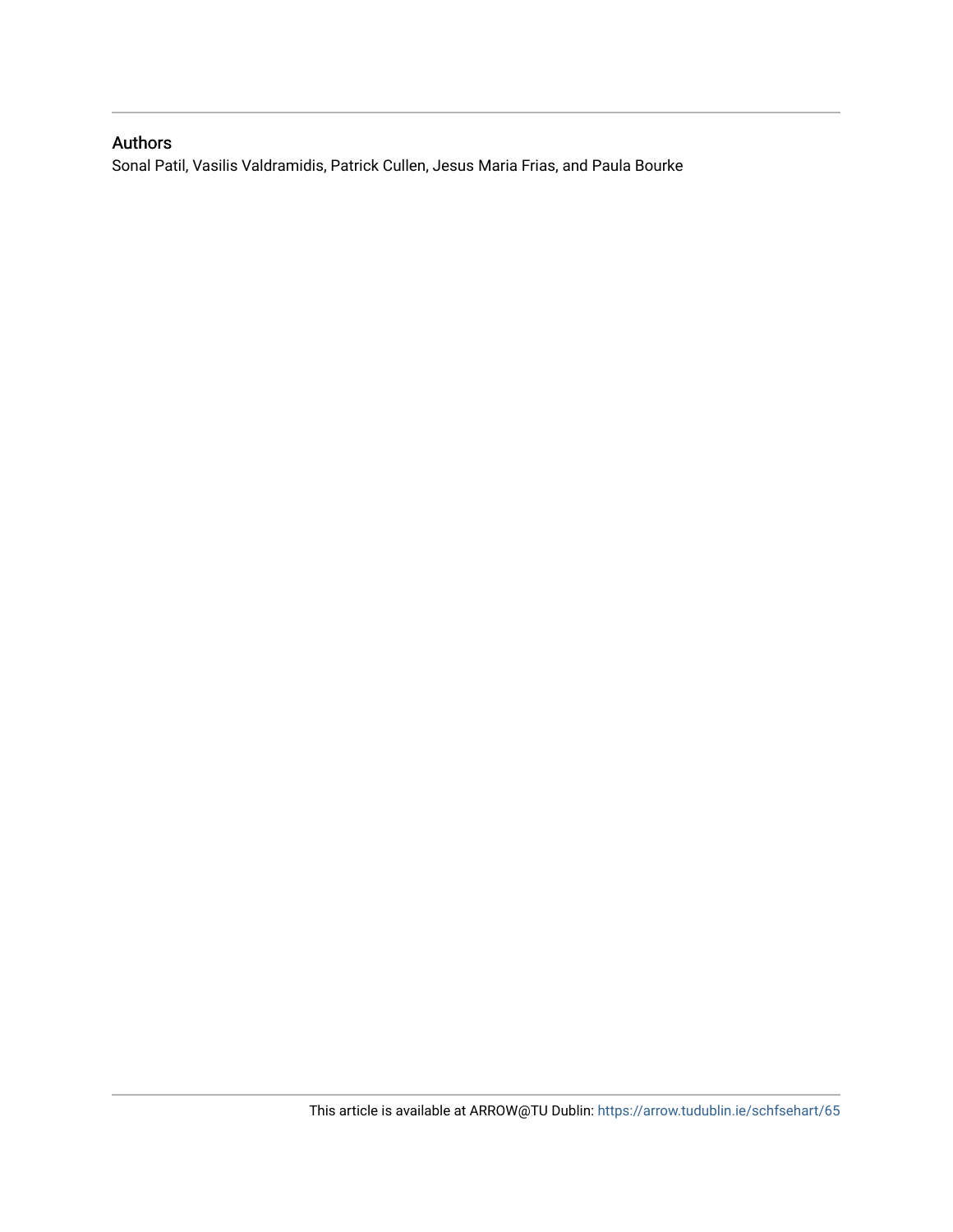| $\mathbf{1}$   | Title: "Inactivation of <i>Escherichia coli</i> in orange juice using                                                         |
|----------------|-------------------------------------------------------------------------------------------------------------------------------|
| $\overline{2}$ | ozone"                                                                                                                        |
| 3              |                                                                                                                               |
| $\overline{4}$ | S. Patil <sup>1</sup> , P. Bourke <sup>*1</sup> , J. Frias <sup>1</sup> , B. Tiwari <sup>2</sup> and P.J. Cullen <sup>1</sup> |
| 5              |                                                                                                                               |
| 6              | $1$ School of Food Science and Environmental Health, Dublin Institute of Technology,                                          |
| $\overline{7}$ | Cathal Brugha Street, Dublin 1, Ireland                                                                                       |
| 8              | <sup>2</sup> , School of Agriculture, Food Science & Veterinary Medicine, University College Dublin, Belfield,                |
| 9              | Dublin 4, Ireland                                                                                                             |
| 10             |                                                                                                                               |
| 11             |                                                                                                                               |
| 12             |                                                                                                                               |
| 13             |                                                                                                                               |
| 14             |                                                                                                                               |
| 15             |                                                                                                                               |
| 16             |                                                                                                                               |
| 17             |                                                                                                                               |
| 18             |                                                                                                                               |
| 19             |                                                                                                                               |
| 20             |                                                                                                                               |
| 21             |                                                                                                                               |
| 22             |                                                                                                                               |
| 23             | * Corresponding author. Tel: +353-14027594; Fax: +353-14024495; E-mail: paula.bourke@dit.ie                                   |
| 24             |                                                                                                                               |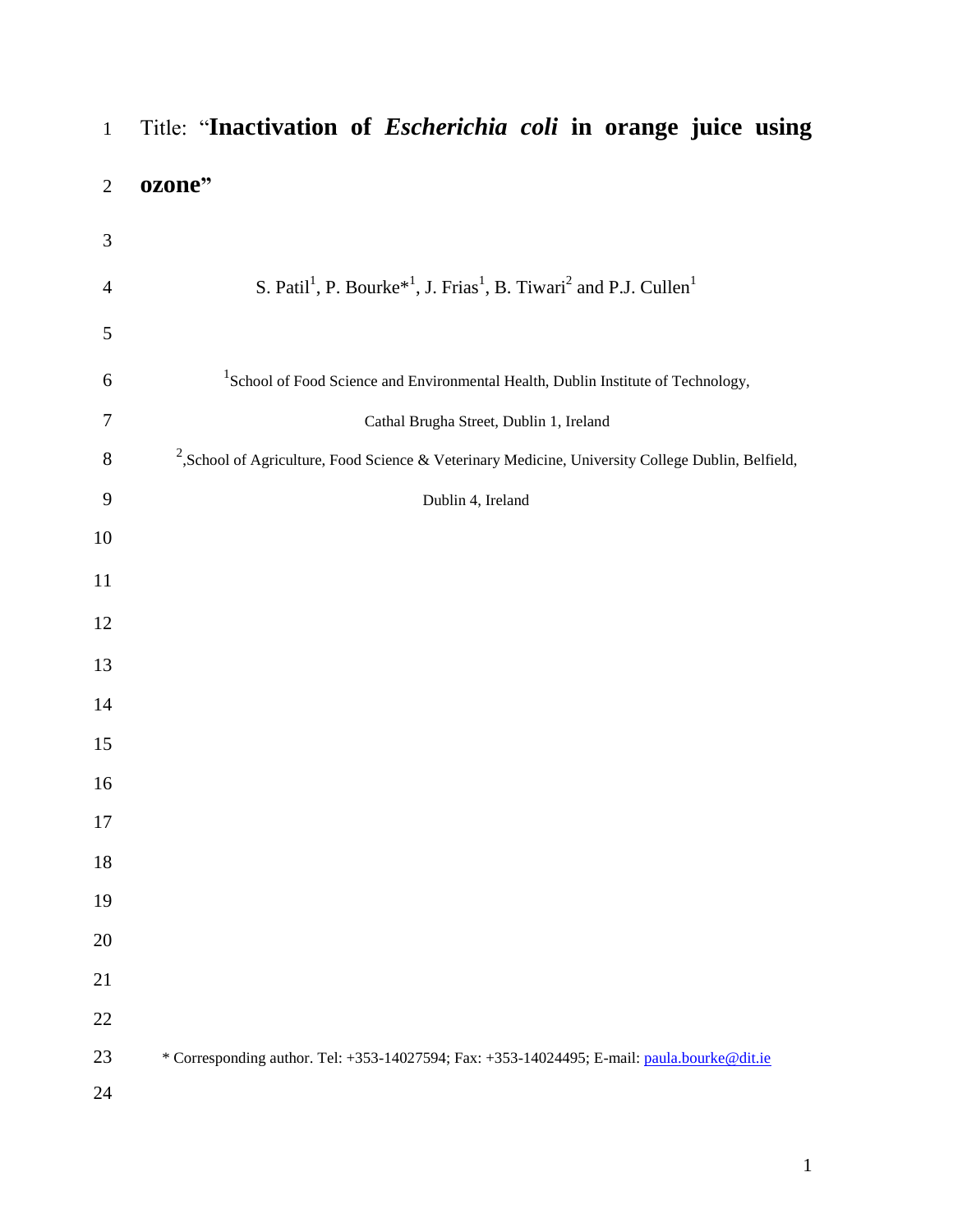## **Abstract**

 This research investigated the efficacy of gaseous ozone for the inactivation of *Escherichia coli* ATCC 25922 and NCTC 12900 strains in orange juice. Orange juice 28 inoculated with *E. coli* ( $10^6$  CFU mL<sup>-1</sup>) as a challenge microorganism was treated with 29 ozone at  $75-78\mu g$  mL<sup>-1</sup> for different time periods (0-18 min). The efficacy of ozone for inactivation of both strains of *E. coli* was evaluated as a function of different juice types: model orange juice, fresh unfiltered juice, juice without pulp, and juice filtered through 32 500 km or 1mm sieves. Fast inactivation rates for total reduction of *E. coli* were achieved in model orange juice (60 seconds) and in juice with low pulp content (6 min). However, in unfiltered juice inactivation was achieved after 15-18 min. This indicated that juice organic matter interferes with antibacterial activity of gaseous ozone. The effect of prior acid (pH 5.0) exposure of *E. coli* strains on the inactivation efficacy of ozone treatment was also investigated. There was a strain effect observed, where prior acid exposure resulted in higher inactivation times in some cases by comparison with the control cells. However, the overarching influence on inactivation efficacy of ozone was related to the pulp content. Generally, the applied gaseous ozone treatment of orange juice resulted in a population reduction of 5 log cycles.

## Key words**:** *Escherichia coli***, ozone, non-thermal inactivation, acid exposure, orange**

**juice, microbial kinetics**

 Industrial relevance: To facilitate the preservation of unstable nutrients many juice processors have investigated alternatives to thermal pasteurisation, including un- pasteurised short shelf life juices with high retail value. This trend has continued within the European Union. However within the US recent regulations by the FDA have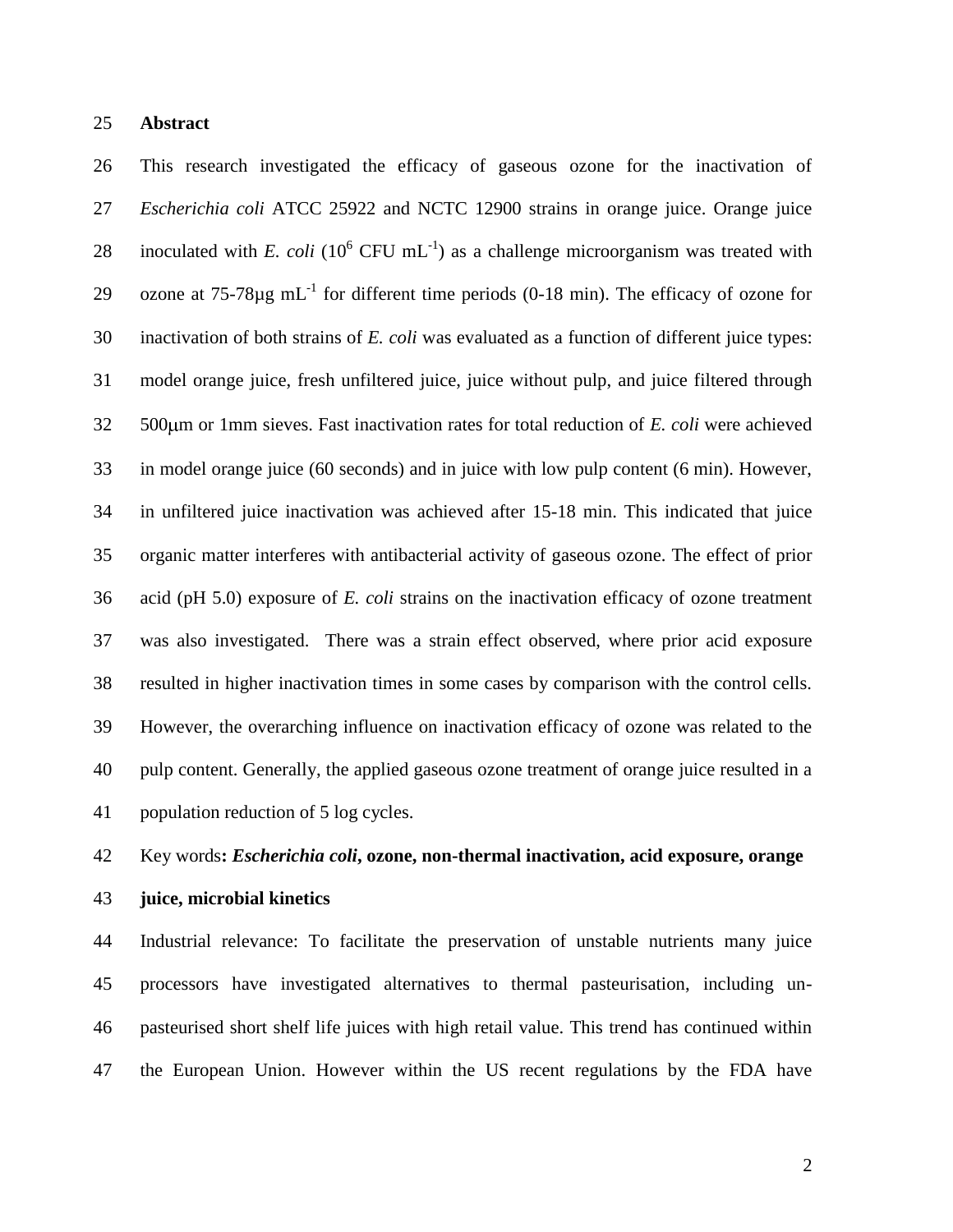| 48 | required processors to achieve a 5-log reduction in the numbers of the most resistant       |
|----|---------------------------------------------------------------------------------------------|
| 49 | pathogens in their finished products. Pathogenic E. coli may survive in acid environments   |
| 50 | such as fruit juices for long periods. This study demonstrates that the use of ozone as a   |
| 51 | non-thermal technology is effective for inactivation of E. coli and acid exposed E. coli in |
| 52 | orange juice. Information on the design of the ozone treatment for inactivation of E. coli  |
| 53 | which results into safe juice products is also among the main outputs of this work. Ozone   |
| 54 | auto-decomposition makes this technology safe for fruit juice processing.                   |
| 55 |                                                                                             |
| 56 |                                                                                             |
| 57 |                                                                                             |
| 58 |                                                                                             |
| 59 |                                                                                             |
| 60 |                                                                                             |
| 61 |                                                                                             |
| 62 |                                                                                             |
| 63 |                                                                                             |
| 64 |                                                                                             |
| 65 |                                                                                             |
| 66 |                                                                                             |
| 67 |                                                                                             |
| 68 |                                                                                             |
| 69 |                                                                                             |
| 70 |                                                                                             |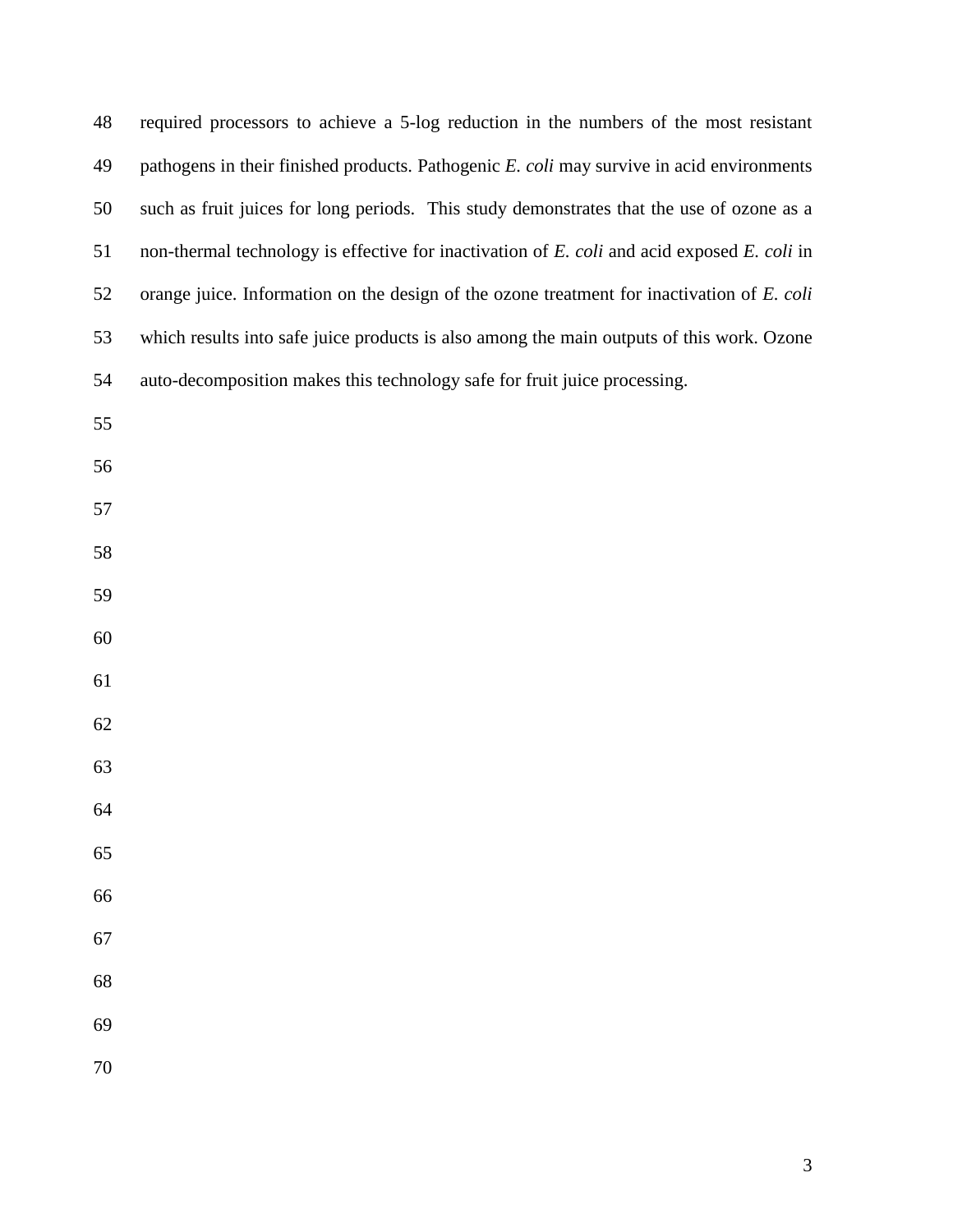## **1. Introduction**

 Fruit juices are an important source of bioactive compounds such as phenolics (e.g flavanone glycosides, hydroxycinnamic acids), vitamin C and carotenoids (Abeysinghe, Li, Sun, Zhang, Zhou & Chen, 2007), but technologies used for their processing and subsequent storage may cause alterations in their contents so they may not provide the benefits expected by the consumer. Fruit juice producers have traditionally relied on the acidity of their products to assure microbiological safety. Nevertheless, several incidents of food borne disease have been associated with juices. In 1991, an outbreak of *Escherichia coli* O157:H7 infections and hemolytic uremic syndrome was linked to traditionally pressed apple cider. In United States 21 juice-associated outbreaks reported to the CDC (Centers for Disease Control and Prevention) between 1995 and 2005 (Vojdani, Beuchat & Tauxe, 2008). Recent outbreaks have shown that fruit juices can be vehicles for food borne pathogens (CDC, 1996, 1999). *E. coli* O157:H7 is an enteric pathogen with a low infectious dose, which usually causes hemorrhagic colitis, but has also the potential to cause hemolytic uremic syndrome in young children and the immunocompromised (Boyce, Swerdlow & Griffin, 1995).

 These outbreaks led the United States Food and Drug administration (FDA) to issue hazard analysis and critical control points (HACCP) regulations for safe and sanitary processing of juice (USFDA, 2001). A primary performance standard is a minimum 5-log reduction of the pathogens of concern in the juice being processed (USFDA, 2001). A common method for preservation and processing of fruit juices is pasteurisation. Thermal pasteurisation of orange juice can cause degradation of the product's quality (non-enzymatic browning and off-flavours production), while the fresh juice flavour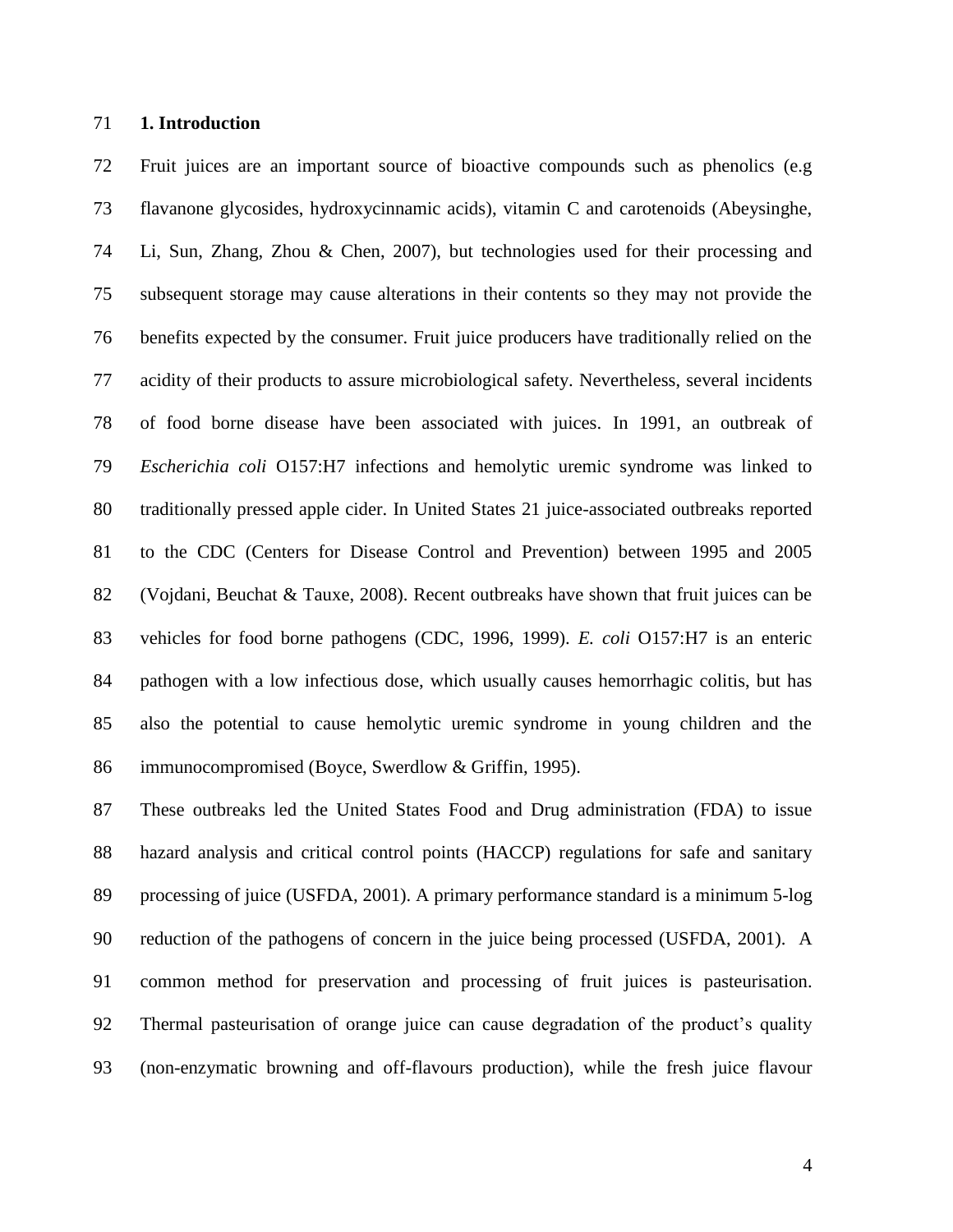(Basak & Ramaswamy, 1996) may be impaired and its vitamin content decreased. In recent years consumers have increasingly sought ready-to-use 'fresh-like' products, which are usually refrigerated. This has led the food industry to develop alternative processing technologies in order to produce foods with a minimum of nutritional, physicochemical, or organoleptic changes (Esteve & Frigola, 2007). Consumers tend to prefer recently extracted fresh juices with fresh taste and minimal flavour or vitamin losses (Bignon, 1997). The FDA's approval of ozone as a direct additive to food in 2001 triggered interest in ozone applications. A number of commercial fruit juice processors in the US and Europe began employing ozone for pasteurisation resulting in the issue of industry guidelines. These guidelines (FDA, 2004) highlight gaps in the literature with respect to the critical control parameters of ozone during microbial inactivation in liquid systems.

 Ozone is a triatomic allotrope of oxygen and is characterized by a high oxidation potential that conveys bactericidal and viricidal properties (Burleson, Murray & Pollard, 1975; Kim, Yousef & Dave, 1999). Ozone inactivates microorganisms through oxidisation and residual ozone decomposes to nontoxic products (i.e., oxygen) making it an environmentally friendly antimicrobial agent for use in the food industry (Kim et al., 1999). Restaino et al. (1995) determined that ozone effectively killed Gram-positive bacteria such as *Listeria monocytogenes, Staphylococcus aureus, Bacillus cereus, Enterococcus faecalis*, and Gram-negative bacteria including *Pseudomonas aeruginosa*, and *Yersinia enterocolitica* in deionized water in the absence or presence of organic material such as soluble starch (SS) and bovine serum albumin (BSA)*.* Ozone has been shown to reduce populations of *E. coli* O157:H7 in phosphate buffer (Byun, Kwon, Yook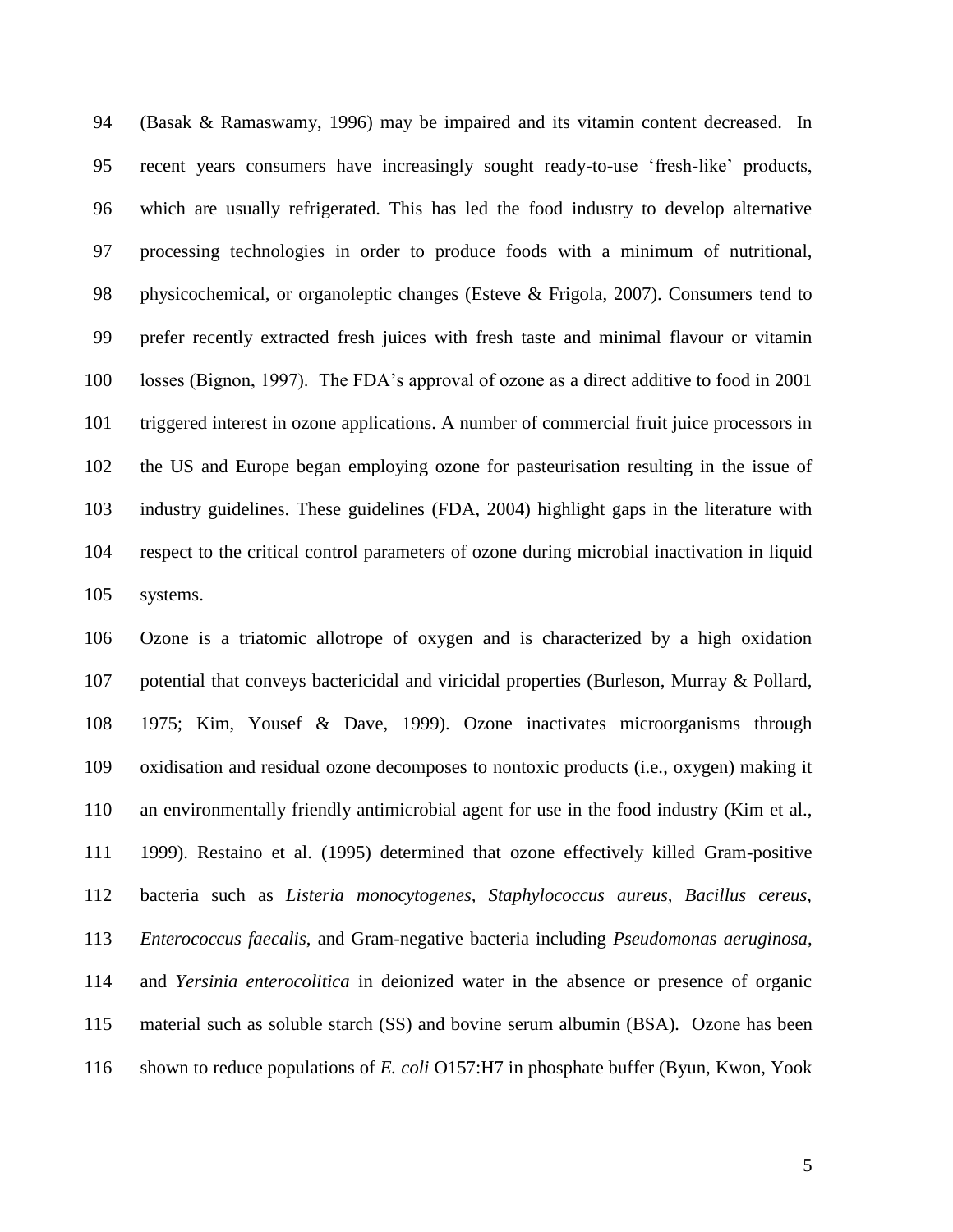& Kim, 1998) while its preservation efficacy has been also evaluated in a variety of food products, including milk, gelatin, albumin, casein, and meat products (Kim et al., 1999). The antibacterial activity of ozone has been attributed to its diffusion capability (Hunt & Marinas, 1997). It reacts up to 3000 times faster than chlorine with organic material, and it readily diffuses through biological cell membranes.

- Microorganisms can induce adaptation responses to environmental stresses by expressing specific sets of genes on exposure to acid, salt, heat, cold, reactive oxygen species, starvation etc. Therefore it is of great importance to evaluate the efficiency of food preservation treatments using resistant strains while developing process criteria (Johnson, 2003). The objectives of this study were (i) to determine the efficacy of continuous gaseous ozone treatment for reduction of two different strains of *E. coli* at ambient 128 temperature (12-15 °C) in orange juice, (ii) to evaluate how inactivation was affected by the orange juice pulp content and (iii) to investigate if prior acid exposure of the challenge microorganism significantly impacted on treatment efficacy.
- 

#### **2. Materials and Methods**

#### *2.1 Bacterial strains and cultural conditions*

 Two strains of *E. coli* were used in this study: *E. coli* ATCC 25922 (generic strain), obtained from microbiology stock culture of the School of Food Science and Environmental Health of the Dublin Institute of Technology, and *E. coli* NCTC 12900 (non-toxigenic strain of *E. coli* O157:H7), obtained from National Collection of Type Cultures of the Health Protection Agency (London, UK). Both strains were used for inactivation studies to ensure potential useful effects against this key pathogen of concern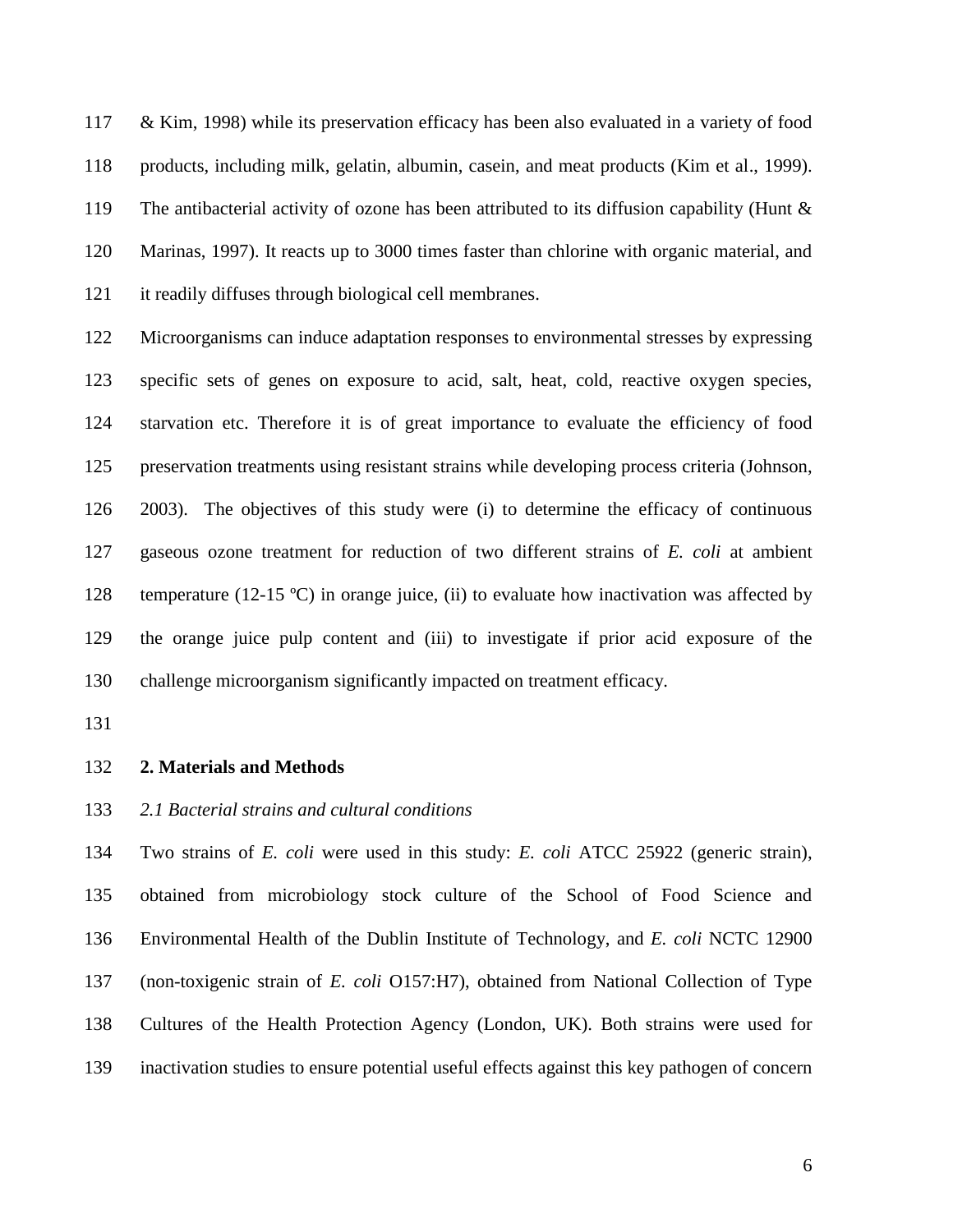140 to fruit juice processors were measured. The bacteria were maintained as frozen stocks at -70ºC in the form of protective beads, which were plated onto tryptic soy agar (TSA, Scharlau Chemie) and incubated overnight at 37 ºC to obtain single colonies before storage at 4 ºC. Working cultures were prepared by inoculating a single colony into tryptic soya broth (TSB, Scharlau Chemie) and incubating overnight at 37ºC (Cheng, Yu & Chou, 2003; Caggia, Ombretta Scifò, Restuccia & Randazzo, 2009) .

*2.2 Preparation of model orange juice (MOJ)* 

 The MOJ medium of Shinoda, Murata, Homma, and Komura (2004) without modifications was used in the experiments. The composition of MOJ per 100mL was as follows: sucrose: 5.0g; glucose: 2.5g; fructose: 2.5g; citric acid: 1.0g; ascorbic acid: 30 mg; L-serine: 7.0 mmol; L-asparagine: 5.4 mmol, L-alanine: 1.9 mmol; L-arginine: 0.75 mmol; L-glutamic acid: 0.54 mmol; L-proline: 0.42 mmol. The pH of MOJ was adjusted to pH 3.0 using 1N NaOH. MOJ was then sterilized at 121 °C for 15 min.

*2.3 Preparation of orange juice*

*2.3.1 Fresh orange juice unfiltered*

 Oranges (variety: Balady, Egypt) were purchased from a local market, washed with tap water and cut into two pieces. The fresh oranges were squeezed with fruit juicer (Rowenta NEO type 8332). All juice preparations were stored at 4 ºC. The pH was measured using a pH meter with a glass electrode (Orion Model, England) and was in the range of 3.5-4.0.

*2.3.2 Fresh orange juice filtered* (without pulp)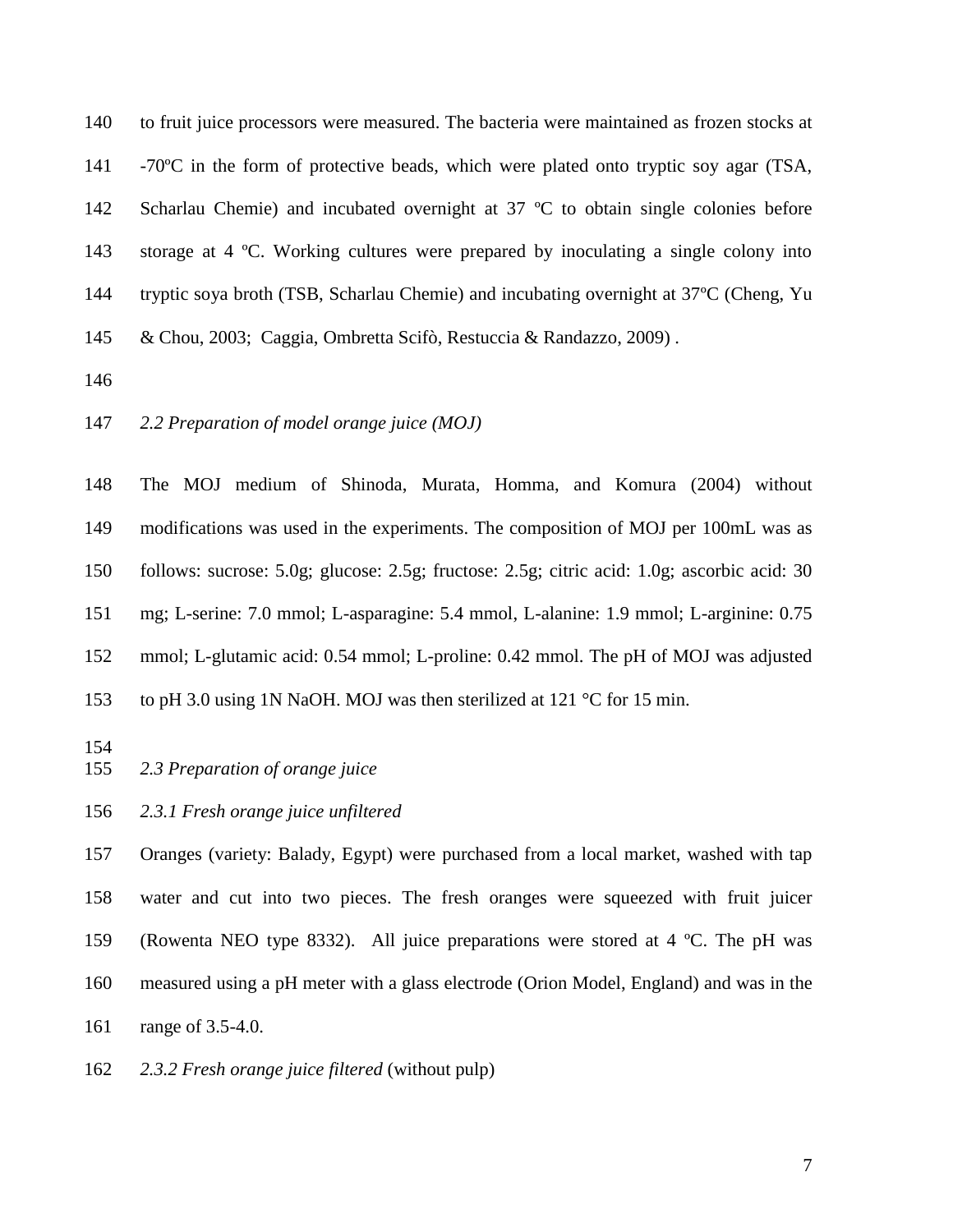Juice without pulp was prepared as above with centrifugation (SIGMA 2K15, Bench Top Refrigerated Ultracentrifuge, AGB scientific LTD) at 13000 rpm for 10 min followed by filtering the juice through Whatman No.1 filter paper, giving a 75% yield in terms of filtrate.

*2.3.3 Fresh orange juice with reduced pulp content*

 Juice with reduced pulp was prepared as above and submitted to a finishing process by passing through sieves (Laboratory test sieve, Retsch, Germany) to reduce the pulp content. Two different sieve sizes were employed to obtain juice with different pulp levels; sieve size of 500µm {mesh no.35} and sieve size of 1mm {mesh no.18}.

#### *2.4 Preparation of cell suspensions*

 Cells grown in TSB were harvested by centrifugation at 10,000 rpm for 10min at 4 ºC. The cell pellet was washed twice with sterile phosphate buffered saline (PBS, Oxoid LTD, UK). The pellet was re-suspended in PBS and the bacterial density was determined by measuring absorbance at 550 nm using McFarland standard (BioMérieux, Marcy - 178 l'Etoile, France) to allow a working inoculum corresponding to  $1.0 \times 10^8$  CFU mL<sup>-1</sup> to be prepared. This was then serially diluted in maximum recovery diluent (MRD, Scharlau Chemie) to obtain approximately 10<sup>7</sup> CFU mL<sup>-1</sup>. Adding 10 mL of cell concentration (10<sup>7</sup>) 181 CFU mL<sup>-1</sup>) to 90 mL of orange juice yielded a final concentration of  $10^6$  CFU mL<sup>-1</sup>. For model orange juice samples, the pellet was re-suspended in PBS and diluted into MOJ to yield the same final concentration.

#### *2.5 Acid exposure of bacterial cultures*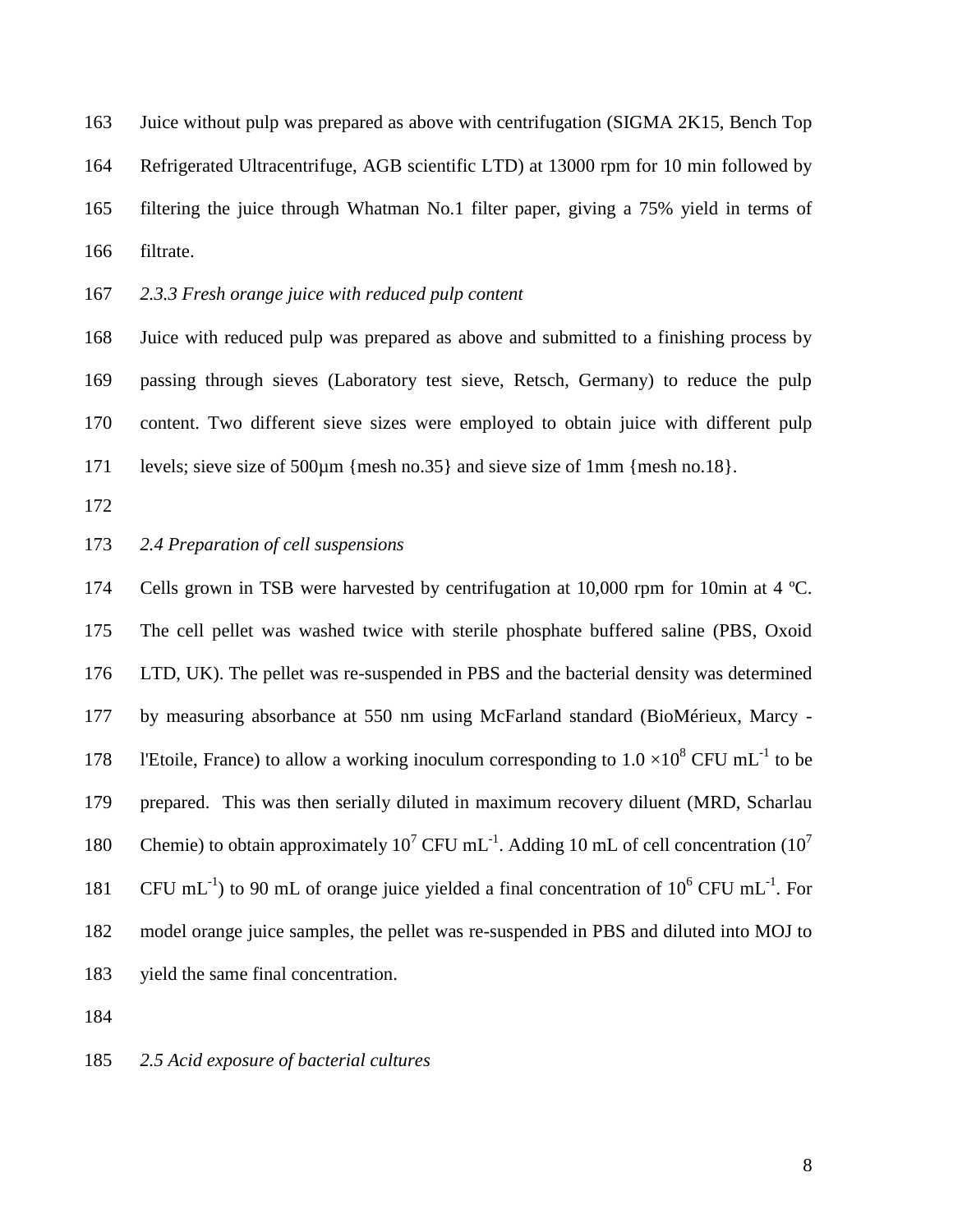Cells were exposed to hydrochloric acid (HCl) as described by Cheng, Yu and Chou (2003). Acid stress conditions were imposed for two time periods; 1 hour and 18 hours. Working cultures were grown overnight in TSB at 37 ºC. Cells were then harvested by centrifugation at 10,000 rpm for 10min at 4ºC. The cell pellet was washed twice with sterile PBS, re-suspended in 10 mL TSB (pH5.0, adjusted with 6N HCl, at ambient temperature of 12-15 ºC) and incubated at 37 ºC for 1h. For a 18-h acid exposure, bacterial strains were grown directly in TSB (pH 5.0) at 37ºC. After incubation, cultures 193 were diluted in MRD (pH 5.0) to yield approximately  $10^7$ cells mL<sup>-1</sup>, with further dilution 194 in orange juice to a final concentration of  $10^6$  CFU mL<sup>-1</sup>.

*2.6 Ozone treatment*

 Ozone gas was generated using an ozone generator (Model OL80, Ozone services, Canada, Figure 1) in a 100 mL glass bubble column. Ozone was produced by a corona discharge generator. Pure oxygen was supplied via an oxygen cylinder (Air Products Ltd., Dublin, Ireland) and the flow rate was controlled using an oxygen flow regulator. A 201 previously determined optimum flow rate of  $0.12L$  min<sup>-1</sup> with an ozone concentration of 202 75-78 $\mu$ g mL<sup>-1</sup> was applied for each treatment (Patil, Cullen, Kelly, Frias & Bourke, 2009). Ozone concentration was recorded using an ozone analyzer (built in ozone module OL80A/DLS, Ozone services, Burton, Canada). Excess ozone was destroyed by an ozone destroyer unit. To prevent excess foaming, 20 μl sterile anti-foaming agent (Antifoam B emulsion, Sigma Aldrich, Ireland Ltd.) was added before each ozone treatment. Two bacterial strains (*E. coli* ATCC 25922, *E. coli* NCTC 12900) were investigated for their response to ozone treatment. Experiments were performed with non-acid exposed control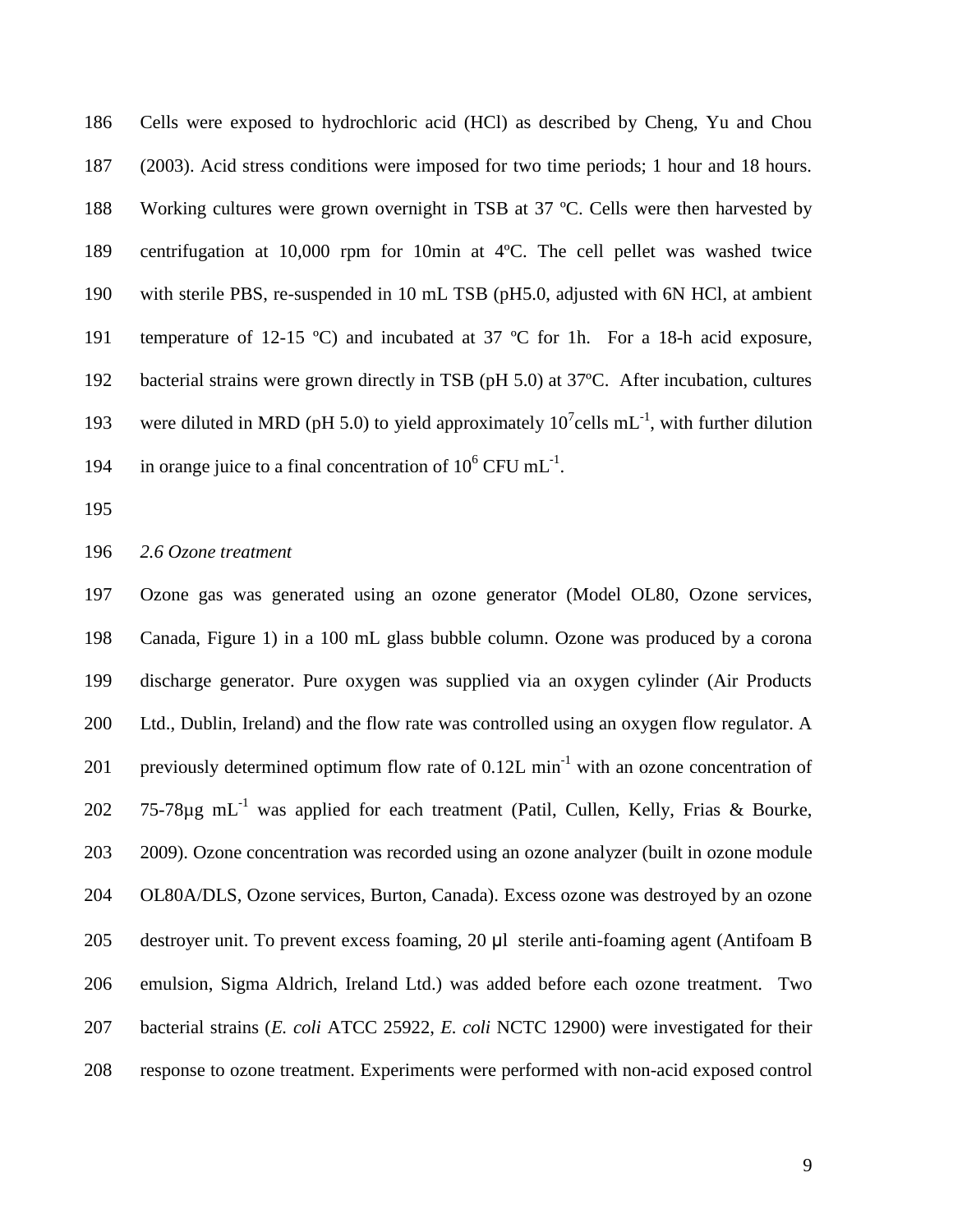cultures as well as a range of acid exposed cultures; namely 1 h, and 18 h acid exposed cultures. Unfiltered juice was treated for 30 minutes with sampling at 3 min intervals. All other juices were treated for 6-7 minutes with sampling at 1 min intervals. All experiments were carried out in duplicate and replicated at least twice.

## *2.7 Microbiological analysis*

 The efficacy of treatments was determined in terms of reduction in viable counts over time. Populations of challenge organism were determined by plating onto both TSA and selective media, Sorbitol MacConkey agar (SMAC, Scharlau Chemie) respectively. Samples (1mL aliquots) were withdrawn from treated juice at specific time intervals, serially diluted in MRD and 0.1mL aliquots of appropriate dilutions were surface plated 220 on TSA and SMAC to compare recovery of *E. coli* strains. Plates were incubated at 37 °C 221 for 24h and then counted. Results were reported as  $LogioCFU mL^{-1}$ . Data were pooled and average values and standard deviations determined. Means were compared using 223 ANOVA followed by LSD testing at  $p < 0.05$  level (SPSS, version 15.0).

## *2.8 Inactivation kinetics*

The GInaFiT tool was employed to perform the regression analysis of the microbial

inactivation data (Geeraerd, Valdramidis & Van Impe, 2005). The Weibull model was

used to analyze the data:

228 
$$
\log_{10}(N) = \log_{10}(N_0) - \left(\frac{t}{\delta}\right)^p
$$
 (1)

229 where *N* is the number of microorganisms,  $N_0$  (CFU mL<sup>-1</sup>) is the initial number of 230 microorganisms,  $\delta$ [min] (time for the first decimal reduction) and  $p$  [-] are parameters related to the scale and shape of the inactivation curve, respectively. The Weibull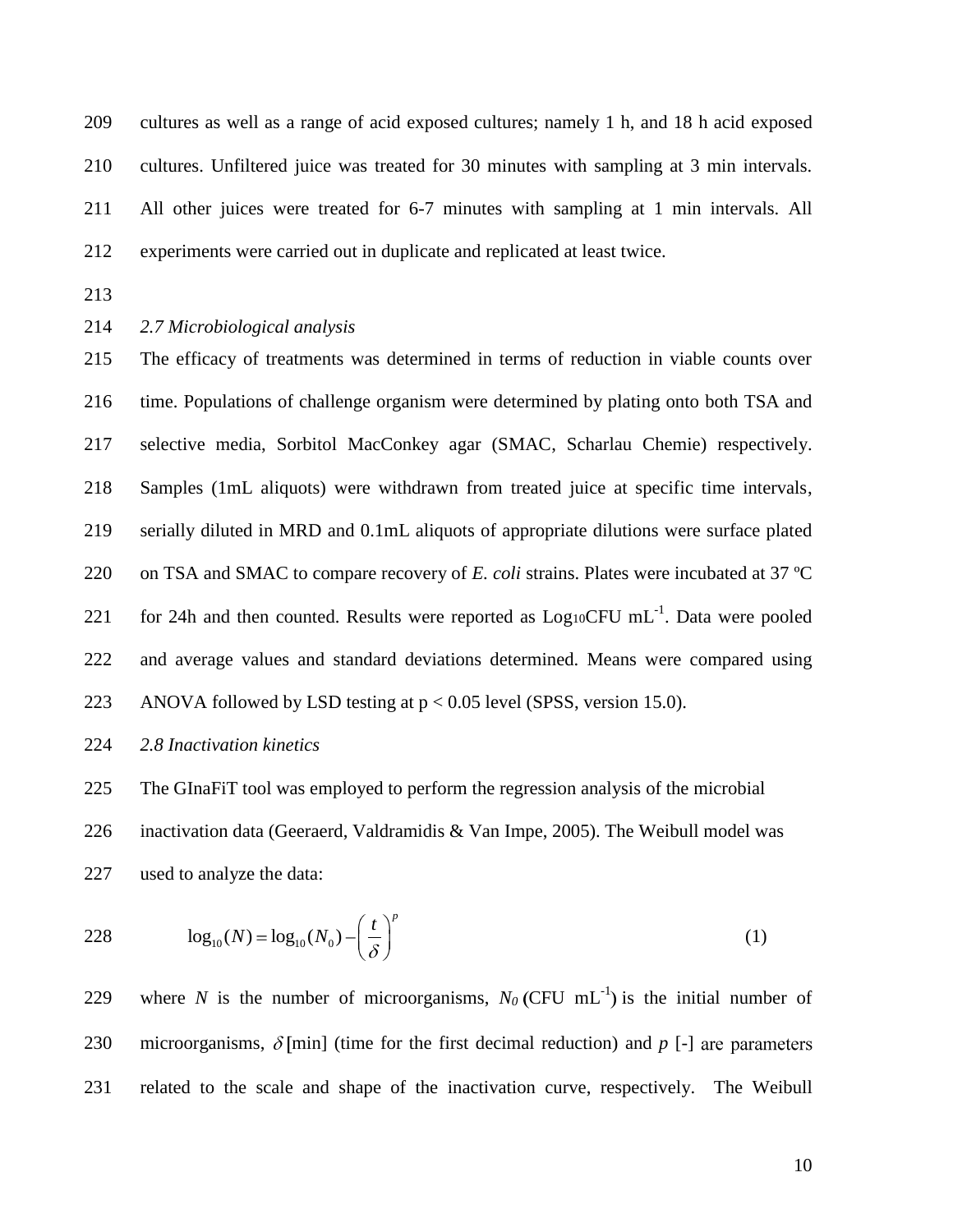232 distribution corresponds to a concave upward survival curve if  $p<1$  and concave downward if p >1 (Van Boekel, 2002).

234 The numerical values of  $\delta$  and  $p$  were used to calculate a desired log reduction. The time 235 required to obtain an *x* log reduction  $(t_{xd})$  was calculated using equation 2. For this case study *x* was equal to 5, following the regulation of USFDA for a minimum 5-log reduction in the juice being processed (USFDA 2001).

$$
t_{xd} = \delta \times (x)^{\frac{1}{p}}
$$
 (2)

#### **3. Results**

## *3.1 Effect of ozone inactivation of E. coli in model orange juice*

 Ozone inactivation of both *E. coli* strains in model orange juice was rapid in this low pH 243 medium. Ozone treatment at the optimum flow rate of  $0.12L$  min<sup>-1</sup> with an ozone 244 concentration of 75-78 $\mu$ g mL<sup>-1</sup> resulted in a 6.0 log cycle reduction within 60 seconds.

## *3.2 Effect of ozone on inactivation of E. coli in orange juice*

247 The Weibull parameters  $\delta$  and  $p$  are shown in Table 1. In the present study, the shape parameter *p* showed downward concavity for both *E. coli* strains (Fig. 2 and 3). The inactivation of *E. coli* in orange juice was fitted using the Weibull model, which provided 250 estimations of microbial inactivation in terms of processing time required. The  $R^2$  values of 0.93 and above (Table 1) show that the Weibull model was a good fit for the experimental data analysed. *p* values >1 indicate the susceptibility of the remaining cells to the treatment (van Boekel, 2002).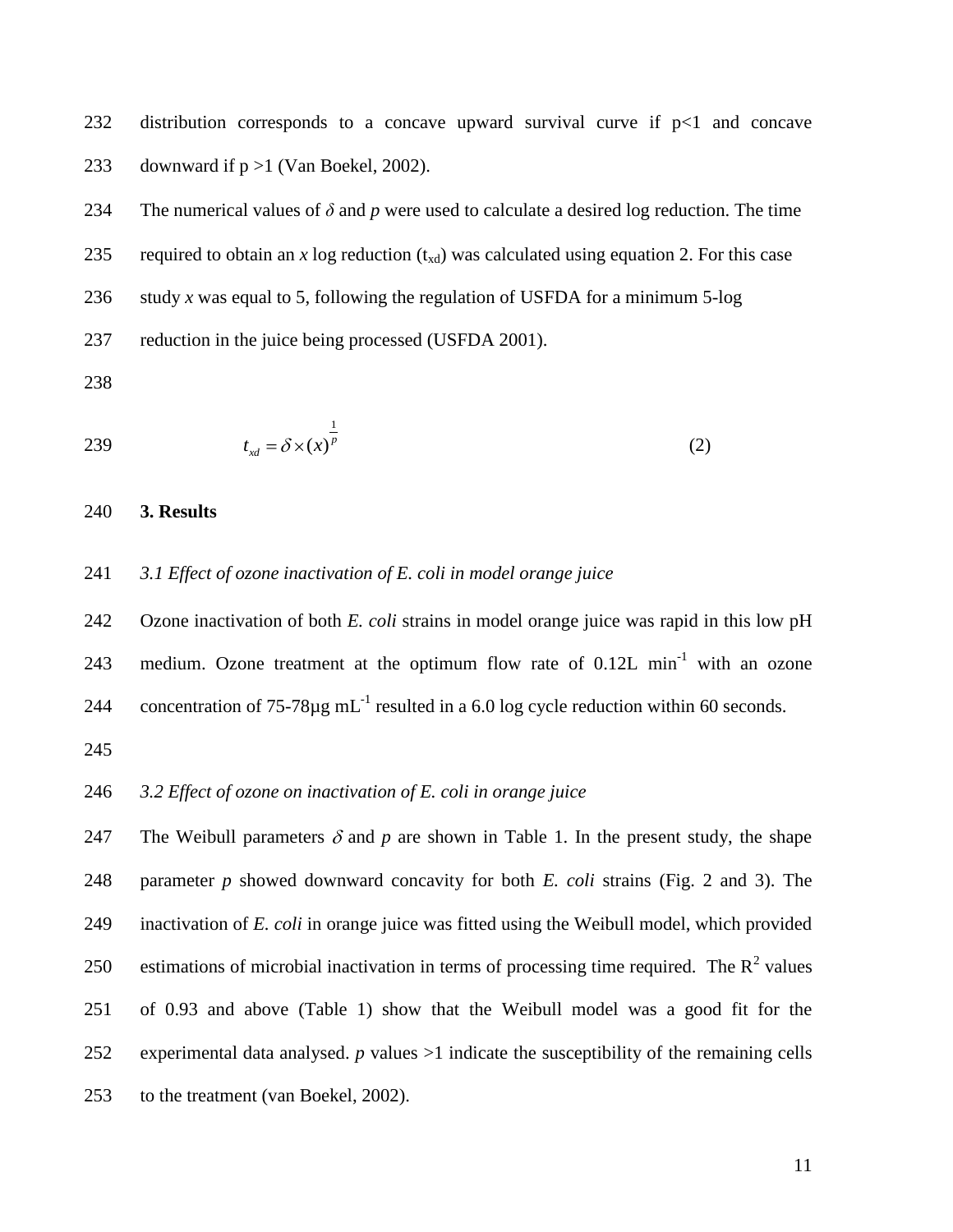The efficacy of ozone was found to depend both on the juice type and the bacterial strain (statistical indices of p< 0.05). Both strains of *E. coli* studied (*E. coli* ATCC 25922, *E. coli* NCTC 12900) were sensitive to ozone (p<0.05). In unfiltered juice, ATCC 25922 and NCTC 12900 were completely inactivated after 18 and 15 min respectively (Fig. 2 and 3) as determined on TSA and SMAC. However, ozone treatment of ATCC 25922 in orange juice without pulp and juice passed through the 500µm sieve, resulted in complete inactivation within 5 min (Fig.2). The population of *E. coli* 25922 in juice passed through sieve of 1mm diameter decreased by 6.0 log cycles in 6 min treatment time (Fig.2). Similarly, ozone treatment of NCTC 12900 in orange juice without pulp and juice passed through the 500µm sieve resulted in complete inactivation in 5 and 6 min, respectively (Fig.3). NCTC 12900 decreased by 4.6 and 6.0 log cycles after 6 min treatment time in juice passed through the 1mm sieve as determined on TSA and SMAC, respectively.

 The *t5d* (*t5d* - the time required for a 5 log reduction) for both *E. coli* strains in the different juice types are shown in Table 1. The *t5d* values were lower as the amount of pulp present in the orange juice decreased (p<0.05). The inactivation of *E. coli* strains in unfiltered juice showed higher *t5d* values compared to the other juice types. *3.3 Effect of acid exposure on treatment efficacy*

 The effect of acid exposure on ozone treatment efficacy was evaluated in orange juice passed through a 1mm sieve. Ozone inactivation curves for acid-exposed *E. coli* cells at the different acid exposure conditions are shown in Figure 4. For acid exposed *E. coli* strains the shape parameter *p* showed downward concavity. The *p* values for 1h acid exposed cells were lower by comparison with both the 18h acid exposed and control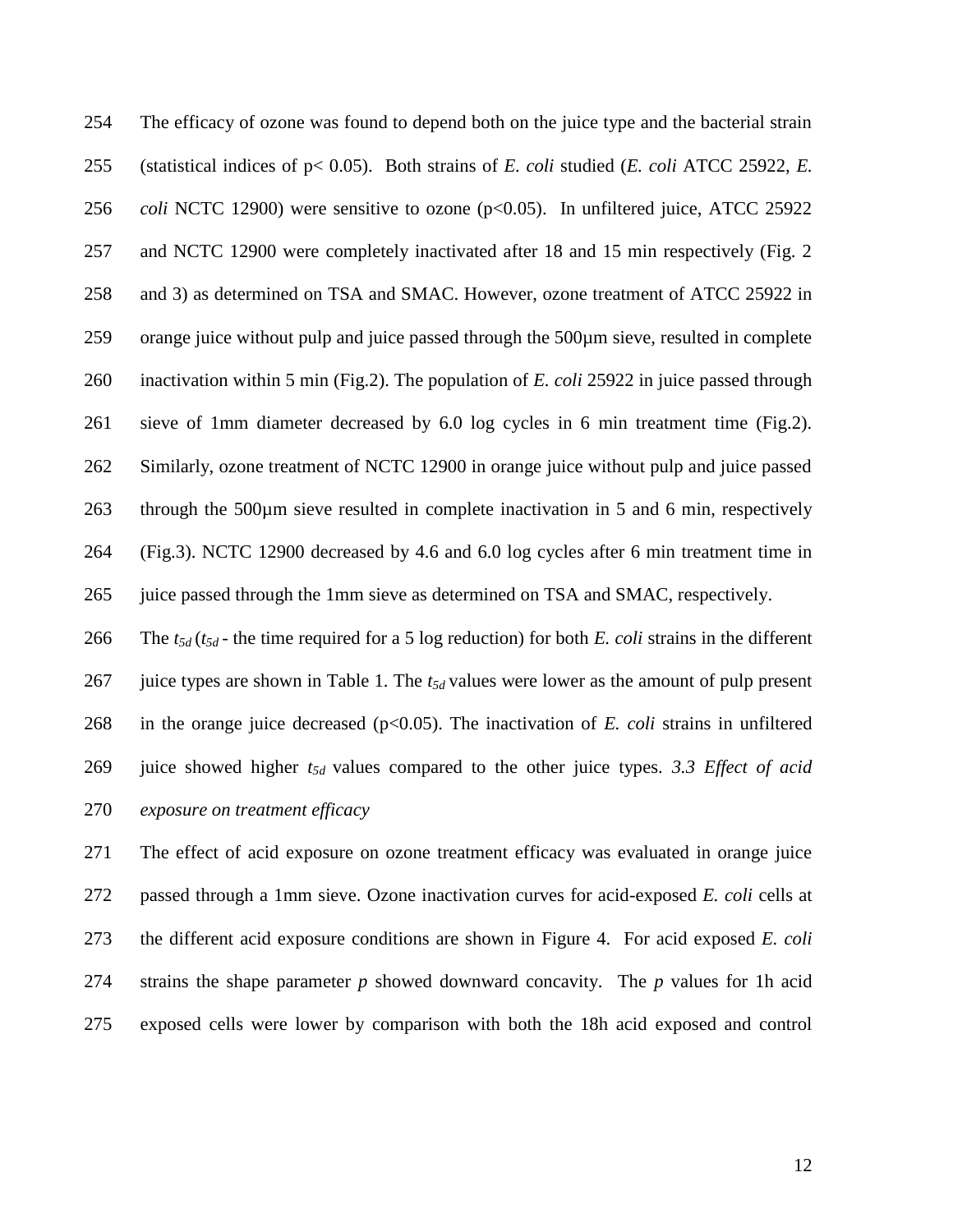populations (Table 2), indicating a lower susceptibility to the treatment with a short period of acid adaptation.

 Ozone treatment of 1h acid exposed *E. coli* ATCC 25922 resulted in a reduction of 4.8 and 5.5 log cycles after 7 min treatment time on TSA and SMAC, respectively. However, ozone treatment of 1h acid exposed *E. coli* NCTC 12900 reduced an initial count of log 281 6.28 CFU mL<sup>-1</sup> to below detectable levels after 7 min treatment time on TSA and SMAC, respectively. However, with the 18h acid exposed cells, populations of *E. coli* ATCC 25922 and *E. coli* NCTC 12900 were decreased by 6.0 and 5.3 log cycles respectively within 7 min as determined by using TSA. Similar trends were observed using SMAC where 18 h acid exposed *E. coli* ATCC 25922 and *E. coli* NCTC 12900 were decreased by 5.8 and 5.1 log cycles, respectively. The *t5d* values of the acid exposed *E. coli* strains are shown in Table 2. There was a strain difference observed between acid exposed and control populations. The estimated time for a 5 log reduction of control (non-acid exposed) *E. coli* NCTC 12900, was 6.14 min, while the estimate for the generic strain *E. coli* ATCC 25922 was 5.62 min. When the strains were subjected to a 1h acid exposure, the estimated time required for a 5 log cycle reduction in *E. coli* ATCC 25922 increased to 6.46 min, while there was no similar increase for *E. coli* NCTC 12900. Conversely, following 18h acid exposure, the estimated time required for a 5 log cycle reduction in *E. coli* NCTC 12900 increased to 6.84 min, while the estimated time for *E. coli* ATCC 25922 was similar to that recorded for the control cells. However, there was a significant difference observed for *E. coli* ATCC 25922 between 1-h acid exposed population 297 compared to the control and 18-h acid exposed population  $(p>0.05)$ ; whereas there was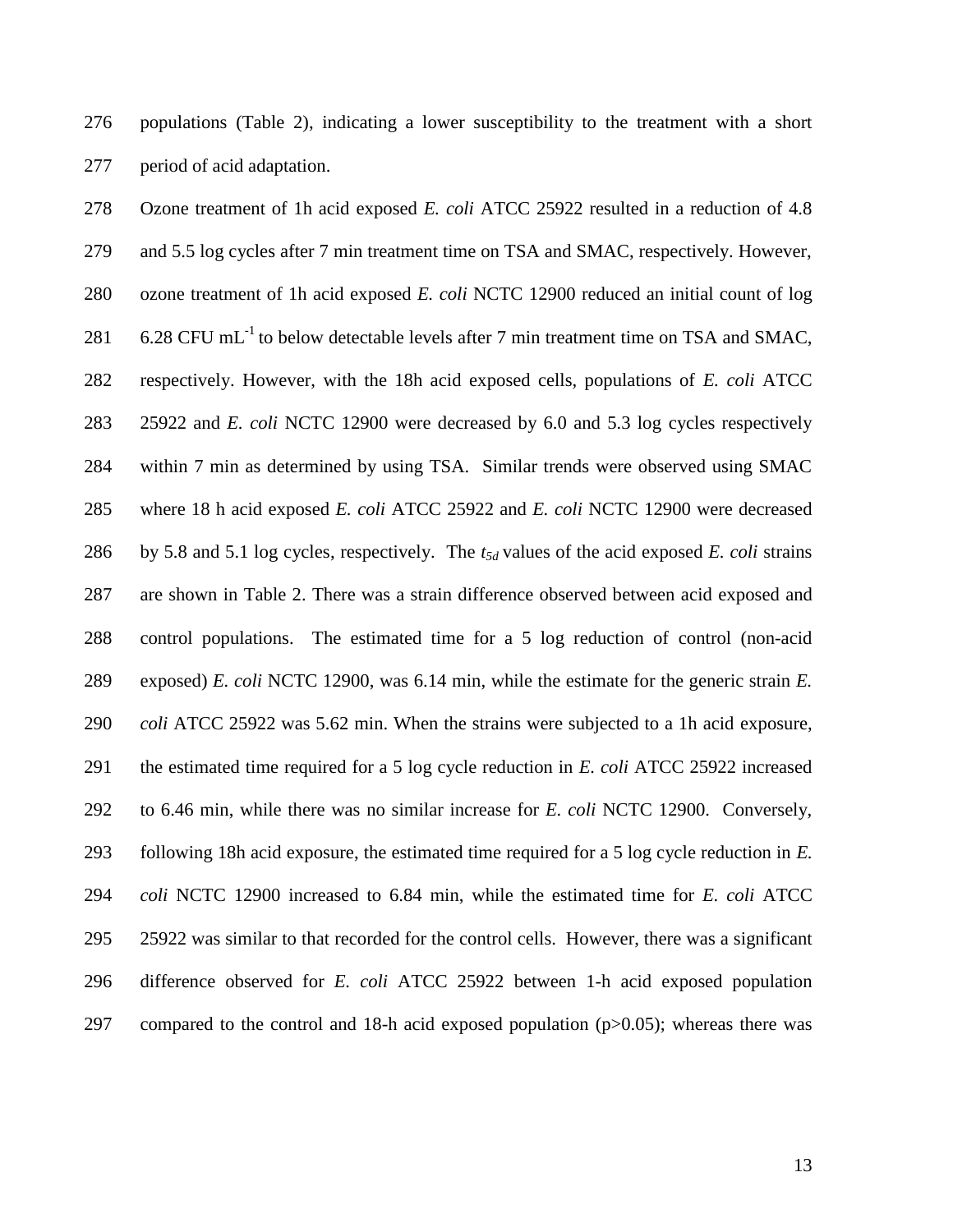no significant difference observed between control population of *E. coli* NCTC 12900 and those exposed to acid conditions for 1h or 18 h.

#### **4. Discussion**

 The direct application of ozone was found to be effective for the inactivation or reduction of *E. coli* in orange juice (Figures 2, 3 and 4), but the rate was dependant on the juice type used. In the present study inactivation in unfiltered juice was achieved after 15-18 min treatment time by comparison with significantly shorter inactivation times within model orange juice or juice with low pulp content. This could be ascribed to the organic compounds such as sugars, fibres, ascorbic acid, present in orange juice which could affect the dissolution rate of ozone in the system, thereby reducing the ozone level available for inactivation of *E. coli* cells. The organic load present within the medium is known to decrease the effectiveness of ozone for the inactivation of microorganisms. Williams, Sumner and Golden (2005), observed a reduced efficacy of ozonation for inactivation of *E. coli* in orange juice in the presence of ascorbic acid and organic matter and Mielcke and Ried (2004), also reported that a high and persistent level of organic substances will have a negative impact on the ozone disinfection rate. The effectiveness of ozone against microorganisms depends not only on the amount applied, but also on the residual ozone in the medium, various environmental factors such as medium pH, temperature, humidity, additives (surfactants, sugars, etc.), and the amount of organic matter surrounding the cells (Pascual, Liorca & Canut, 2007). The focus of this study was to evaluate the impact of organic matter during ozone processing. However, the effect of residual ozone for the specific flow rate and ozone concentration levels employed was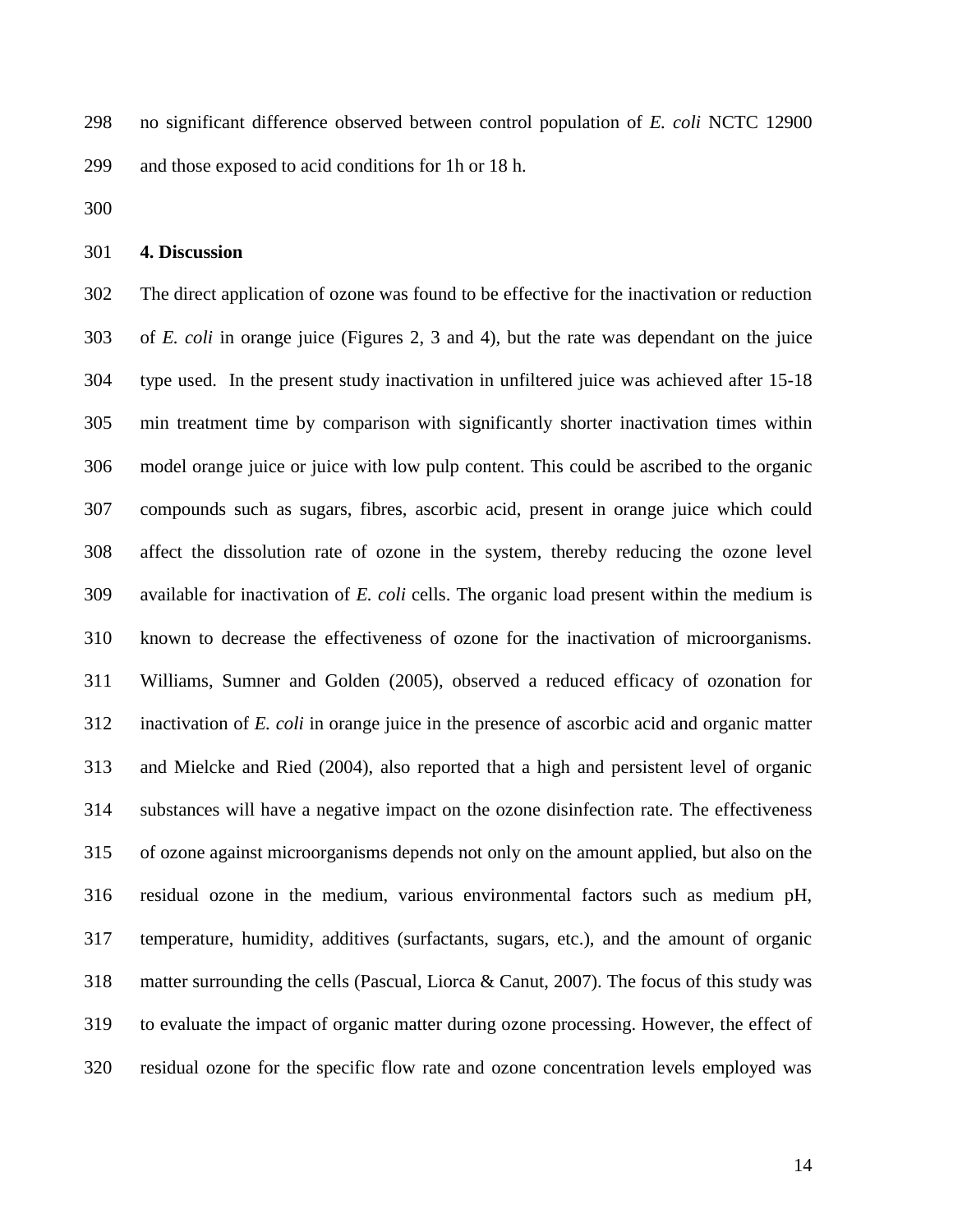evaluated in apple juice, where non-significant microbial reduction was observed (Data not shown).

 The type of organic material may impact ozone efficacy more than the amount of organic material present (Restaino, Frampton, Hemphill & Palnikar, 1995). This is in agreement with Guzel-seydim, Bever and Greene (2004), who observed that the presence of food components such as caseinate in whipping cream provided a high level of protection to the bacterial populations against ozone treatment, whereas locust bean gum resulted in an intermediate level of protection. In the present study, fast inactivation rates were achieved in the model orange juice and the filtered juices which may be attributed to the absence of high ozone demanding substances. Komanapalli and Lau (1998) found that the cidal activity of ozone was greatly affected by the dose applied, the presence of ozone- quenching proteins, and the type of challenge microorganisms. Williams et al., (2004) reported *E. coli* O157:H7 was inactivated in orange juice after a 75 min ozone treatment applied at ambient temperature, while in the present study faster inactivation rates within a period of 6 to 18 min were achieved. The possible reason for this could be the different ozone system as well as the different control parameters (i.e., flow rate of of 2.4 L min-1 337 and ozone concentration of 0.9g  $h^{-1}$ ) that were used for the Williams et al., (2004) inactivation studies. In the present study, a previously optimized ozone flow rate was used which was lower than that employed by Williams et al., (2004). Flow rate was previously determined to be a critical factor, at high flow rates a small number of large bubbles are produced, which rise to the liquid surface quickly, thereby escaping the medium quickly. The resulting poor gas dissolution reduces the contact time, leading to a lower inactivation rate (Patil et al., 2009). The antibacterial efficacy of ozone was greater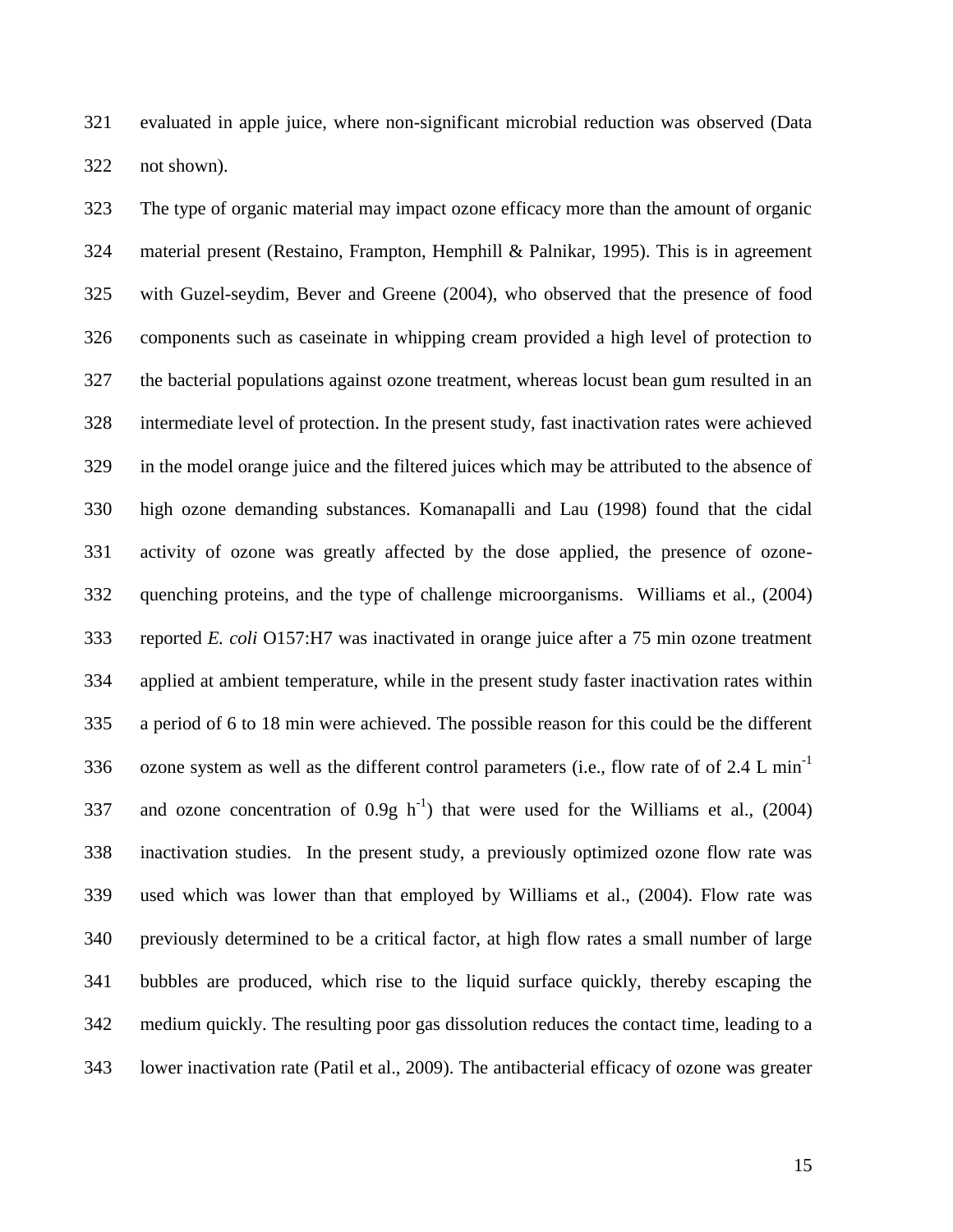when target microorganisms were suspended in pure water or simple buffers than in complex systems (Khadre, Yousef & Kim, 2001). The mechanism for inactivation of microorganisms by ozone is due to its high oxidation-reduction potential. Ozone is capable of oxidizing the constituent elements of microbial cell walls before penetrating inside the organism and oxidizing certain essential components such as unsaturated lipids, proteins, enzymes and nucleic acids. When a large part of the membrane barrier is destroyed, it causes lysis and leakage of bacterial cells and results in their immediate destruction (Muthukumarappan, O'Donnell & Cullen, 2008). Decreasing pH and temperature are associated with increasing stability of ozone molecules (Kim et al., 1999). Tiwari, O'Donnell, Muthukumarappan & Cullen (2009) recently studied the effects of ozone on quality and nutritional parameters for a range of fruit juices, highlighting significant losses in nutritional quality which were dependent on ozone control parameters of ozone concentration and gas flow rate. However, achieving rapid microbial inactivation using optimised control parameters may mitigate losses in nutritional quality.

 When microorganisms are stressed, an adaptive response may follow which can increase the organisms' tolerance to the same or to a different type of stress (Yousef & Courtney, 2003). Many bacteria react to stress by inducing the synthesis of various proteins (Herendeen, Vanbogelen & Neidhardt, 1979; Jones & Inouye, 1994). Buchanan and Edelson (1999), reported a cross protective effect of acid shocking and acid adaptation of enterohaemorrhagic *E. coli* (EHEC) against heat or other stresses but also observed that the determination of survival of EHEC in acidic foods should consider the strain and its ability to induce stress responses. The resistance or adaptation of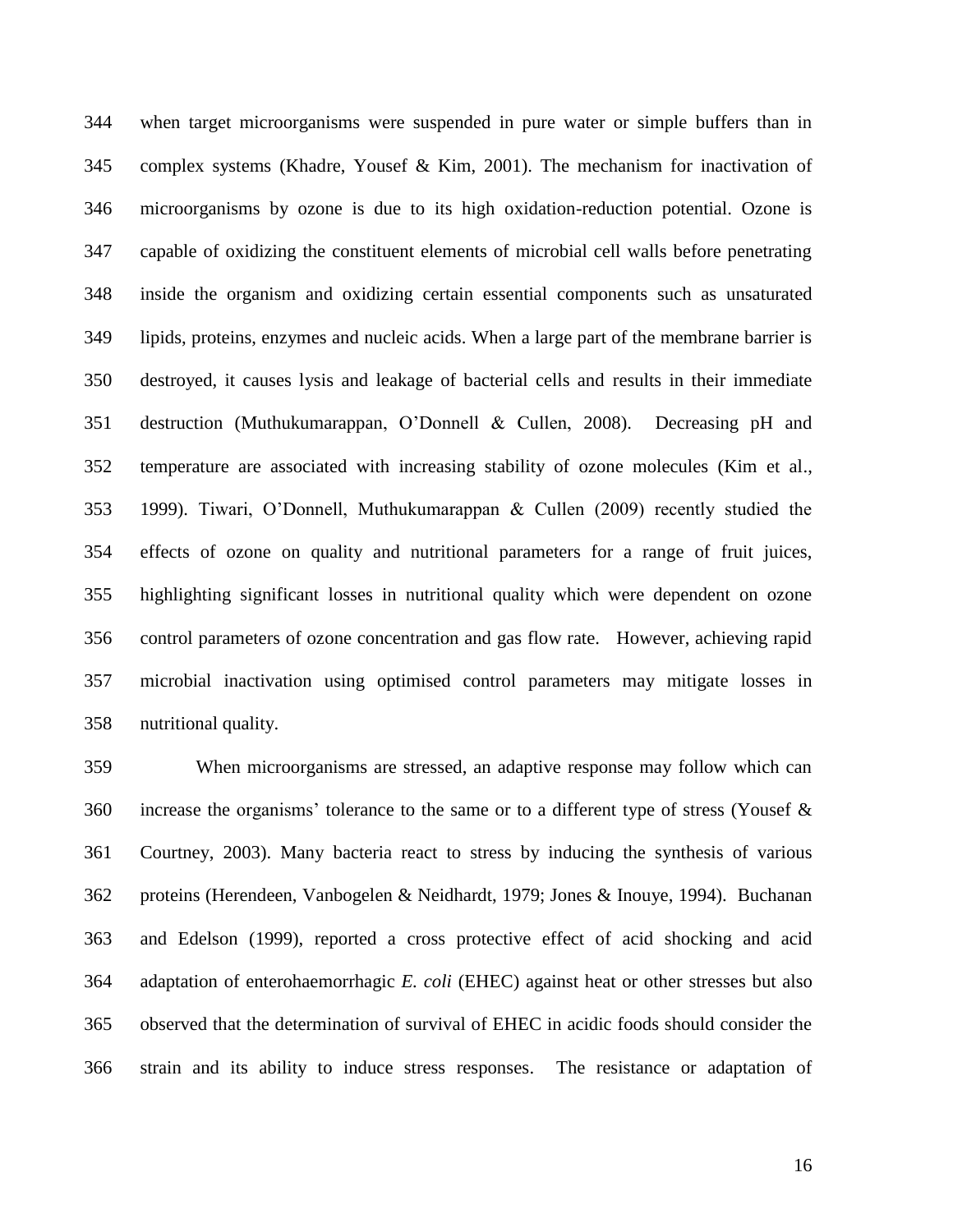microorganisms to acid conditions can have implications for food safety. Additionally, Johnson (2003) observed that challenge studies in food systems are required to adequately assess growth or survival of pathogens. The acid adaptation responses of food borne pathogens were previously examined at different pH conditions and pH 5.0-5.5 lead to the highest level of acid resistance for *E. coli* O157:H7 (Koutsoumanis & Sofos, 2004). In this study both *E. coli* strains were subjected to acid exposure at pH 5.0 to examine the effect of prior acid exposure on the efficacy of ozone treatment in orange juice. Increased inactivation time of acid exposed *E. coli* cells of both strains to ozone treatment over the control cells was observed in the present study. The *t5d* values of acid exposed *E. coli* cells were higher than the *t5d* values of control cells in some cases. Acid exposure of *E. coli* ATCC 25922 for 1h and longer acid exposure (18h) for NCTC 12900 resulted in increased acid resistance, potentially giving a cross - protective effect against ozone treatment. Treatment of *E. coli* O157:H7 with acid has been reported to increase acid resistance after exposure to moderate acid environments (Kroll & Patchett, 1992; Leyer, Wang & Johnson, 1995) and was also shown to confer cross resistance to salt and heat (Rowe & Kirk, 1999). In beef processing, prior acid adaptation negatively influenced the efficacy of a 2% acetic acid decontamination treatment for reduction of *E. coli* O157:H7 on carcasses (Berry & Cutter, 2000) and acid adaptation prolonged the survival of *E. coli* O157:H7 in various food systems, including apple cider, sausages (Leyer et al, 1995) and acid fruit juice (Hsin-Yi & Chou, 2001).

 Acid habituation of pathogens may enhance survival in acidic food (e.g. fruit 388 juice) or in the stomach and subsequently cause infection after ingestion (Goodson  $\&$ Rowbury, 1989). In an environment with changing pH, acid sensitive *E. coli* O157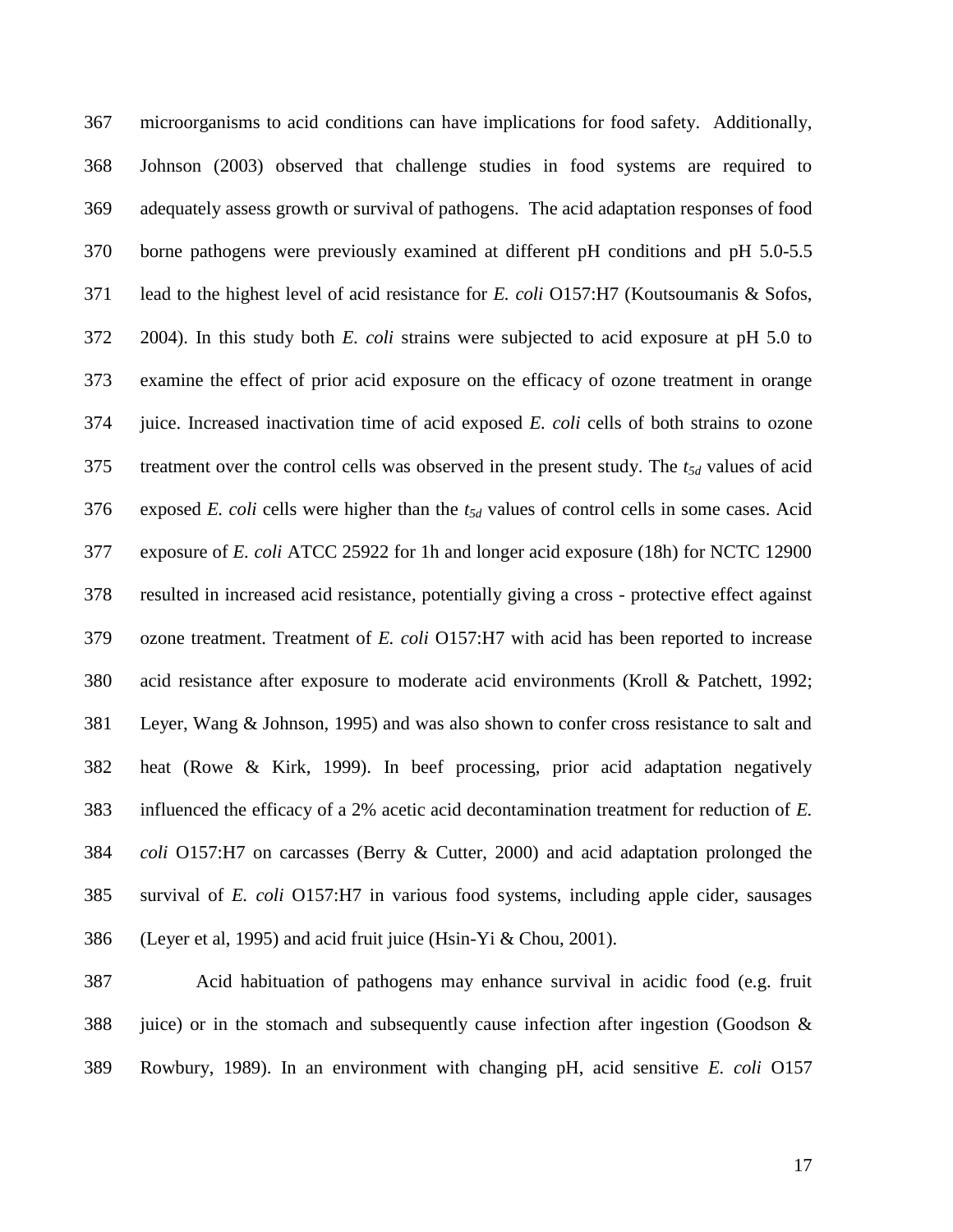cultures can become acid-resistant within 17 min (de Jonge, Takumi, Ritmeester & van Leusden, 2003). Acid resistance and survival of pathogens have significant implications for food safety and the virulence of pathogenic microorganisms and the ability of non- acid adapted *E. coli* O157 to adapt within a very short period under extreme conditions further contribute to their virulence (Beales, 2004). Our results also showed that the extent of increased acid resistance varied with the strain and acid exposure conditions. When *E. coli* ATCC 25922 was acid exposed for 1 h, an increased resistance to ozone treatment was observed. In the case of *E. coli* NCTC 12900 only the longer acid exposure time (18h) showed an increased *t5d* value compared to the control cells. However, while increased resistance of acid stressed *E. coli* cells to ozone treatment was observed, 5 log cycle reductions in populations were still achieved in less than 7 min. Buchanan, Edelson and Boyd (1999) also reported that while pH during exposure had little effect on survival of *E. coli* O157:H7, acid-resistance consistently enhanced radiation resistance. Therefore, acid resistance should be considered when determining *t5d* values in foods. Additional studies could be conducted in order to further elucidate the role of strains and stress exposure time on the inactivation efficacy of direct ozone treatments. Such studies could include comparison of the behaviour of acid-stressed *E*. *coli* strains with that of unadapted control cells in orange juice, through measurement of the in vivo expression of stress-related genes.

**5. Conclusions**

 This work has shown that direct ozone treatment can be used to inactivate *E. coli* in orange juice. The efficacy of ozone treatment was found to be a function of juice type, strain of *E. coli* and duration of acid exposure conditions. Inactivation times for a 5 log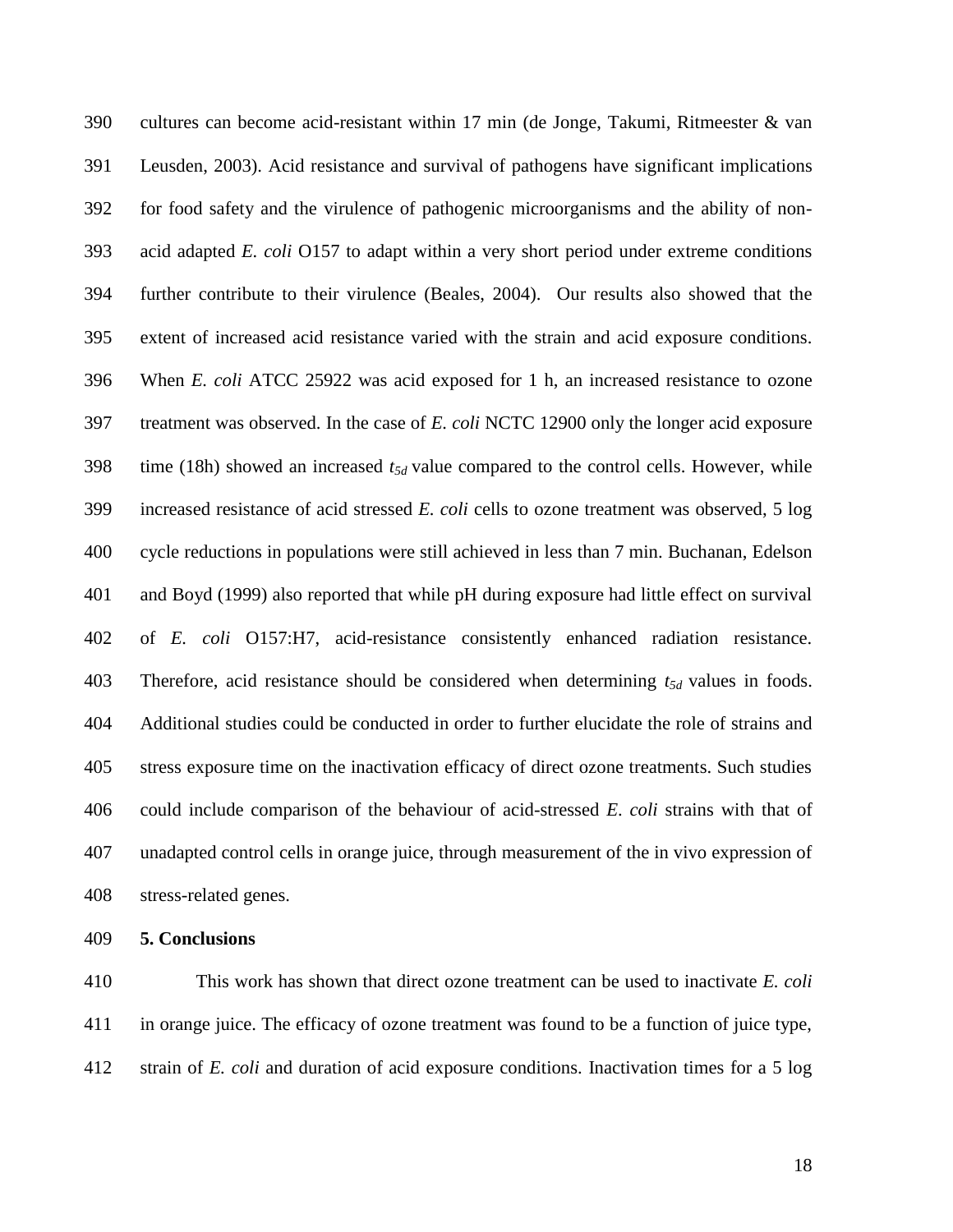| 413 | cycle reduction ranged between 60 sec and 18 min. Therefore ozone treatment could be         |
|-----|----------------------------------------------------------------------------------------------|
| 414 | used as a potential alternative to traditional thermal pasteurization for control of E. coli |
| 415 | populations as a safety issue in fresh orange juice.                                         |

#### **Acknowledgement**

- Funding for this research was provided under the National Development Plan 2000-2006,
- through the Food Institutional Research Measure, administered by the Department of
- Agriculture, Fisheries & Food, Ireland.

#### **References**

Abeysinghe, D., Li, X., Sun, C., Zhang, W., Zhou, C., & Chen, K. (2007). Bioactive

compounds and antioxidant capacities in different edible tissues of citrus fruit of four

- species. *Food Chemistry*, 104(4), 1338-1344.
- Basak, S.,& Ramaswamy, H. S. (1996). Ultra high pressure treatment of orange juice: A kinetic study on inactivation of pectin methyl esterase. *Food Research International*,

29(7), 601-607.

- Beales, N. (2004). Adaptation of microorganisms to cold temperatures, weak acid
- preservatives, low pH, and osmotic stress: a review. *Comprehensive Reviews in Food*
- *Science and Food Safety*, 3 (1), 1–20.
- Berry, E. D., & Cutter, C. N. (2000). Effects of acid adaptation of *Escherichia coli* O157:
- H7 on efficacy of acetic acid spray washes to decontaminate beef carcass tissue*. Applied*
- *and Environmental Microbiology*, 66, 1493-1498.
- Bignon, J. (1997). Cold pasteurizers Hyperbar for the stabilization of fresh fruit juices.
- *Fruit processing*, 6(2), 46-48.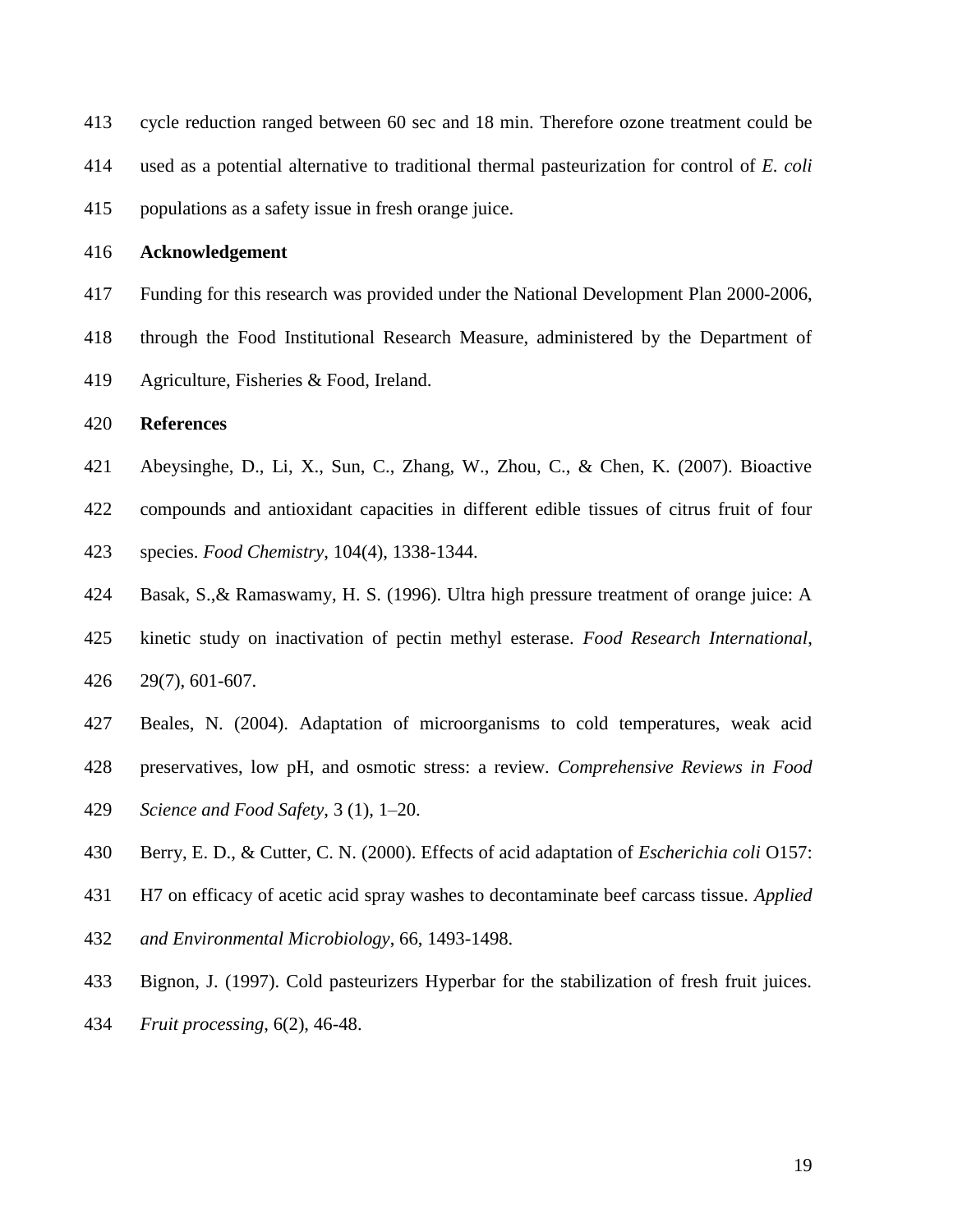- Boyce, T. G., Swerdlow, D. L., & Griffin, P.M. (1995). *Escherichia coli* O157:H7 and
- the haemolytic uremic syndrome. *The New England Journal of Medicine*, 333, 364-368.
- Buchanan, R., & Edelson, S. (1999). pH-dependent, stationary phase acid resistance
- response of enterohemorrhagic *Escherichia coli* in the presence of various acidulants.
- *Journal of Food Protection*, 62, 211-218.
- Buchanan, R., Edelson, S. G., & Boyd, G. (1999). Effects of pH and acid resistance on
- the radiation resistance of enterohemorrhagic *Escherichia coli*. *Journal of Food Protection*, 62, 219-228.
- Burleson, G. R., Murray, T., M., & Pollard, M. (1975). Inactivation of viruses and
- bacteria by ozone with and without sonication. *Applied Microbiology*, 29, 340-344.
- Byun, M., Kwon, O., Yook, H., & Kim, K. (1998). Gamma irradiation and ozone
- treatment for inactivation of *Escherichia coli* O157:H7 in culture media. *Journal of Food*
- *Protection*, 61, 728-730.
- CDC (Centres for Disease Control and Prevention). (1996). Outbreak of *Escherichia coli*
- O157:H7 infections associated with drinking commercial unpasteurised apple juice-
- British, Colombia, California, Colorado, and Washington, October 1996. *Morbidity*
- *Mortality Weekly Report*, 45, 975.
- CDC (Centres for Disease Control and Prevention). (1999). Outbreak of Salmonella
- serotype Muenchen infections associated with unpasteurised orange juice-United states
- and Canada, June 1999. *Morbidity Mortality Weekly Report*, 48, 582-585. Available at
- http://www.cdc.gov/mmwr/preview/mmwrhtml/mm4827a2.htm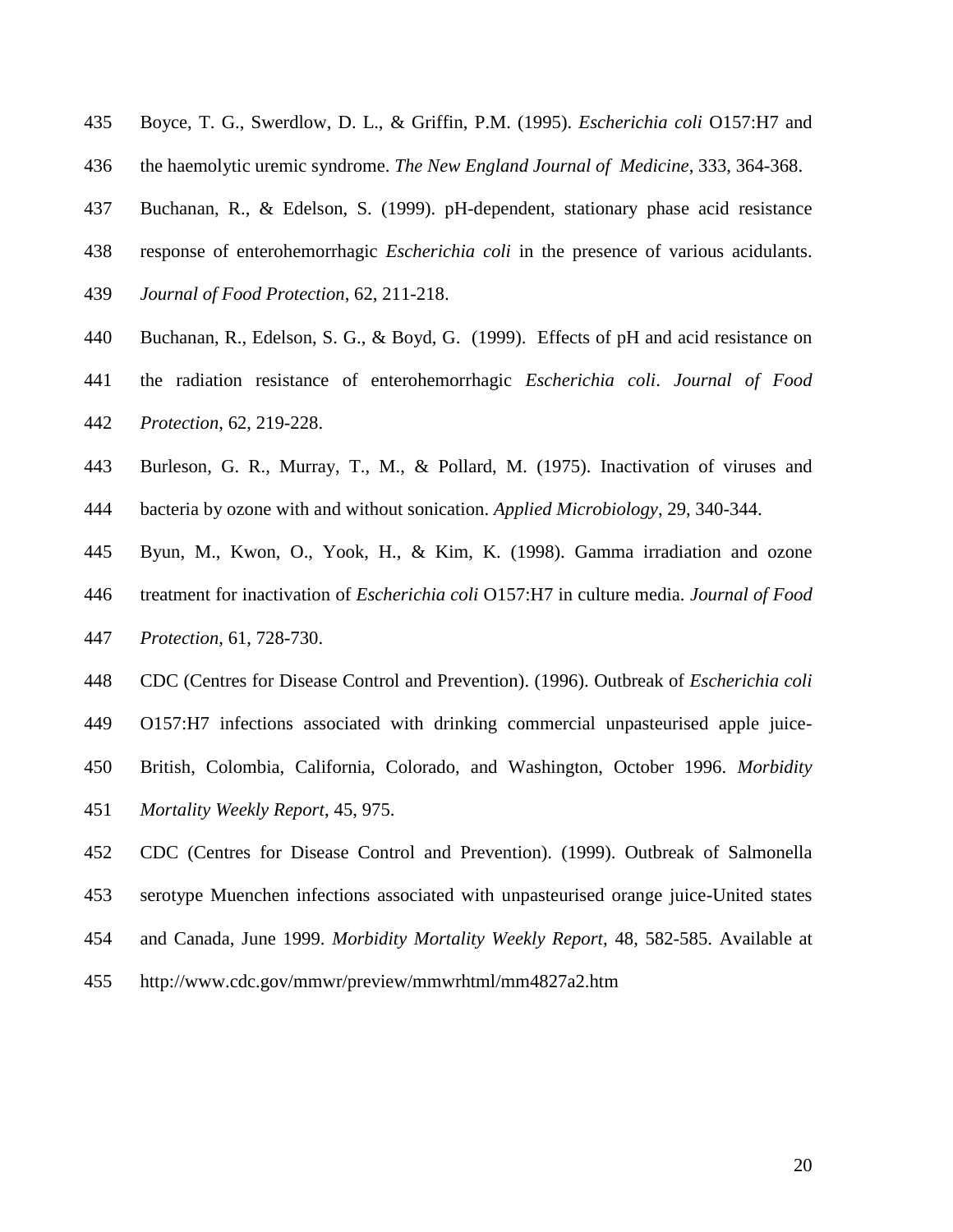- Cheng, H.Y., Yu, R., C., & Chou, C.C. (2003). Increased acid tolerance of *Escherichia*
- *coli* O157:H7 as affected by acid adaptation time and conditions of acid challenge. *Food*
- *Research International*, 36, 49-56.
- De Jonge, R., Takumi, K., Ritmeester, W, S., & van Leusden, F, M. (2003). The adaptive
- response of *Escherichia coli* O157 in an environment with changing pH. *Journal of*
- *Applied Microbiology*, 150, 348-357.
- Esteve M.J., & Frígola A. (2007). Refrigerated fruit juices: quality and safety issues.
- *[Advances in Food Nutrition Research](javascript:AL_get(this,%20)*, 52,103-39
- FDA. (2004). FDA Guidance to Industry, 2004: Recommendations to Processors of
- Apple Juice or Cider on the Use of Ozone for Pathogen Reduction Purposes.
- Available online <http://www.cfsan.fda.gov/~dms/juicgu13.html>.
- Geeraerd, A.H., Valdramidis, V. P., & Van Impe, J.F. (2005). GInaFit, a freeware tool to
- assess non-log-linear microbial survivor curves. *International Journal of Food Microbiology*, 102, 95-105.
- Goodson, M., & Rowbury, R, J. (1989). Habituation to normally lethal acidity by prior
- growth of *Escherichia coli* at a sub-lethal acid pH value. *Letters in Applied Microbiology*,
- 8, 77-79.
- Guzel-Seydim, Z., Bever, P., & Greene, A.K. (2004). Efficacy of ozone to reduce bacterial populations in the presence of food components. *Food Microbiology*, 21, 475- 479.
- Herendeen, S. L., Vanbogelen, R. A., & Neidhardt, F. F. (1979). Levels of major proteins
- of *Escherichia coli* during growth at different temperatures. *Journal of Bacteriology*, 139, 185-194.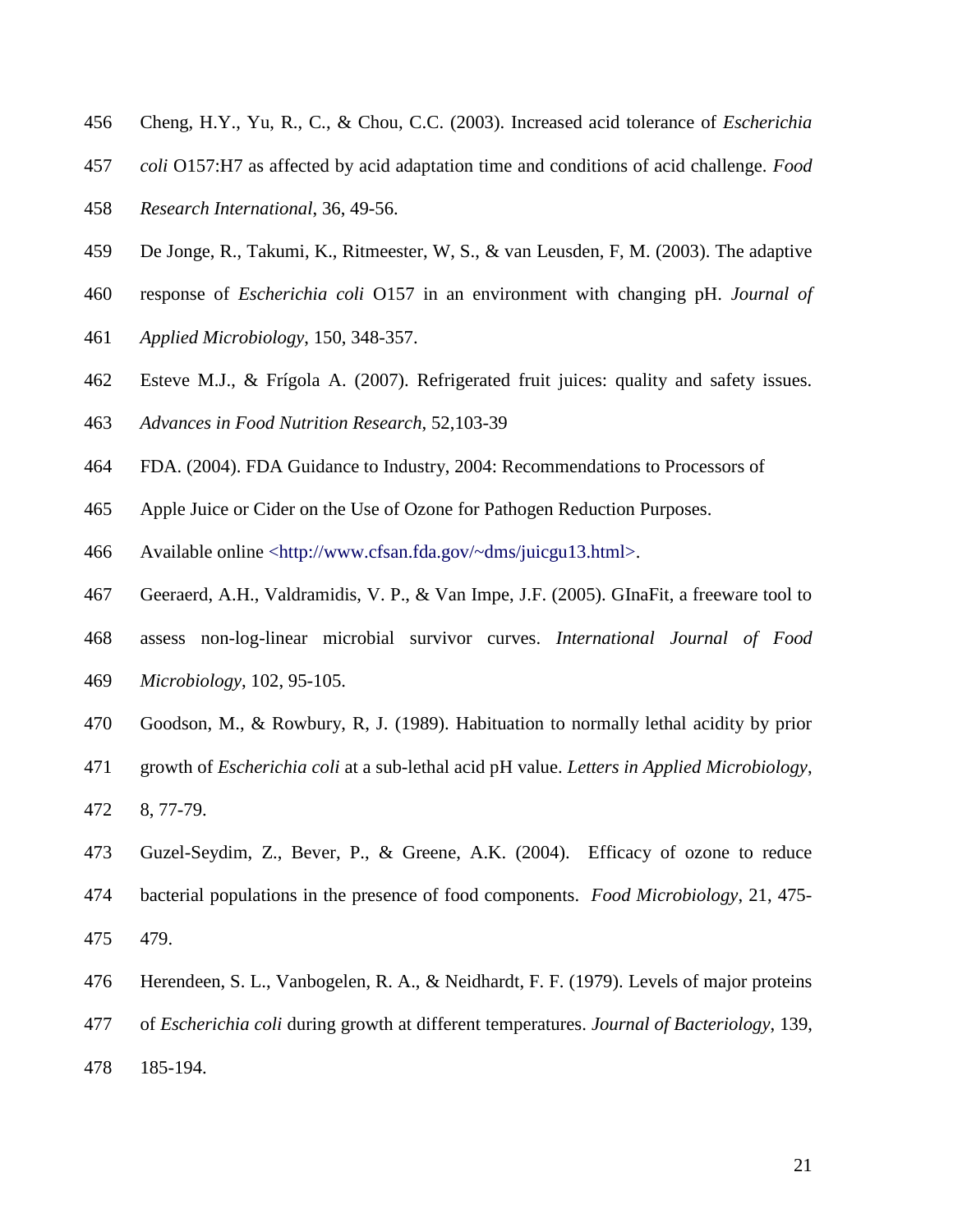- Hsin-Yi, C., & Chou, C. C. (2001). Acid adaptation and temperature effect on the
- survival of *E-coli* O157: H7 in acidic fruit juice and lactic fermented milk product*.*

*International Journal of Food Microbiology*, 70, 189-195.

- Hunt, N.K., & Marinas, B.J. (1997). Kinetics of *Escherichia coli* inactivation with ozone.
- *Water Research*, 31, 1355-1362.
- Johnson, E. A. (2003). Microbial adaptation and survival in foods. In Yousef and Juneja,
- *Microbial Stress adaptation and Food Safety*. (pp 84-85). CRC press.
- Jones, P. G., & Inouye, M. (1994). The cold shock response- a hot topic. *Molecular*
- *Microbiology*, 11, 811-818.
- Khadre, M.A., Yousef, A.E., & Kim, J. G. (2001). Microbiological aspects of ozone.
- Applications in food: a review. *Journal of Food Science*, 66, 1242-1252.
- Kim, J.G., Yousef, A.E., & Dave, S. (1999). Application of ozone for enhancing the
- microbiological safety and quality of foods: A review. *Journal of Food Protection*, 62(9),

1071–1087.

- Komanapalli, I. R., & Lau, B. H. S. (1998). Inactivation of bacteriophage λ, *Escherichia*
- *coli* and *Candida albicans* by ozone. *Applied Microbiology Biotechnology*, 49, 766-769.
- Koutsoumanis, K. P., & Sofos, J. N. (2004). Comparative acid stress response of *Listeria*
- *monocytogenes*, *Escherichia coli* O157:H7 and *Salmonella typhimurium* after habituation
- at different pH conditions*. Letters in Applied Microbiology*, 38, 321-326.
- Kroll, R. G., & Patchett, R. A. (1992). Induced acid tolerance in *Listeria monocytogenes.*
- *Letters in Applied Microbiology*, 14(5), 224-227.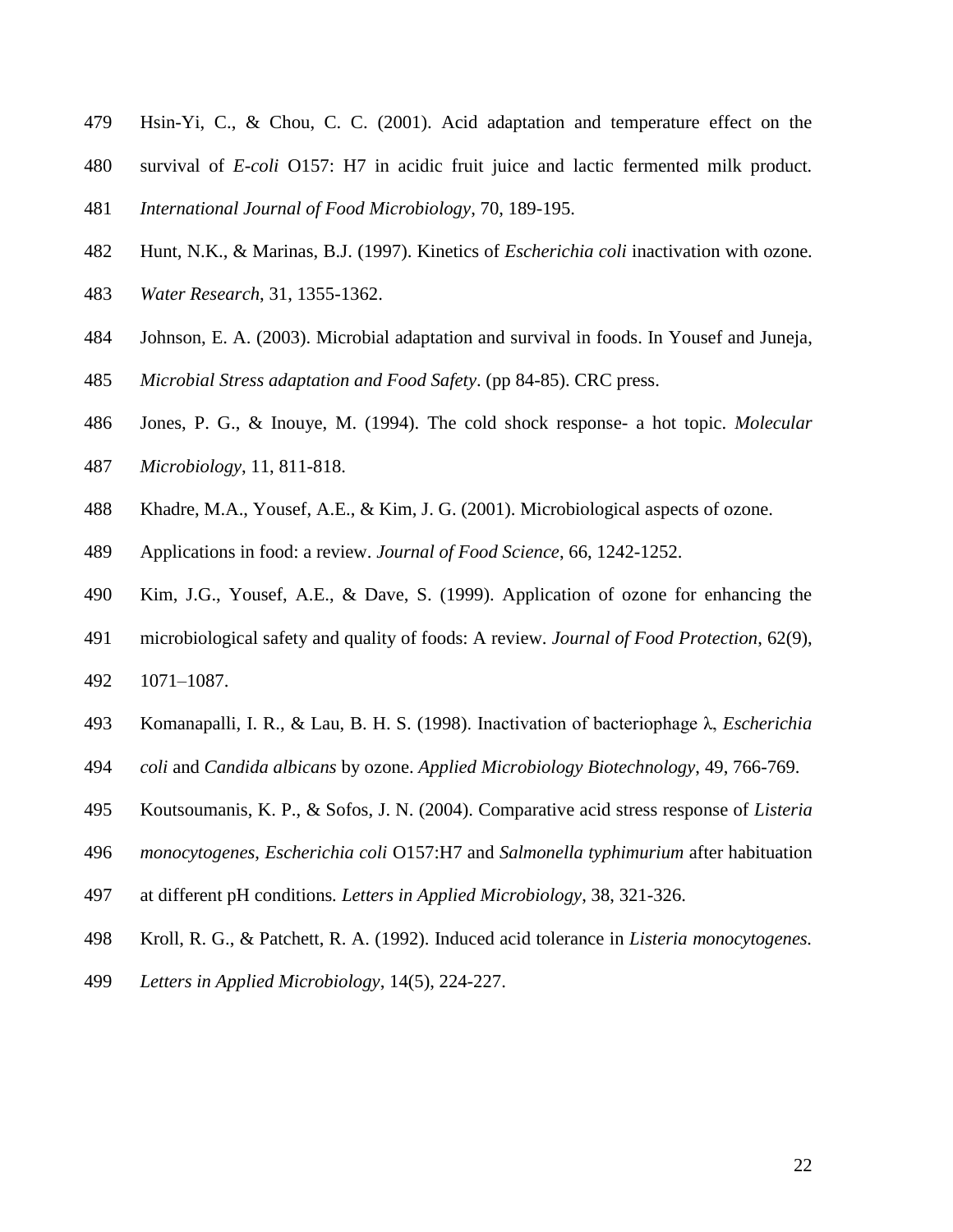- Leyer, G. J., Wang, L. L., & Johnson, E. A. (1995). Acid adaptation of *Escherichia coli*
- O157:H7 increases survival in acidic foods. *Applied and Environmental Microbiology*,
- 61, 3752-3755.
- Mielcke, J., & Ried, A. (2004). Current state of application of ozone and UV for food
- processing. *In proceedings of the food protection international conference 2004*. Monte
- de Caparica, Portugal, 20-22 May 2004.
- Muthukumarappan K., O'Donnell, C., & Cullen, P. J. (2008). Ozone utilization.
- *[Encyclopedia of Agricultural, Food, and Biological Engineering](http://www.informaworld.com/smpp/title~content=t713172957~db=all)*, 1-4.
- Pascual, A., Liorca, I.,& Canut, A. (2007). Use of ozone in food industries for reducing
- the environmental impact of cleaning and disinfection activities. *Trends in Food Science*
- *and Technology*, 18, S29-S35.
- Patil, S., Cullen, P. J., Kelly, B., Frias, J. M., & Bourke, P. (2009). Extrinsic control
- parameters for ozone inactivation of *Escherichia coli* using ozone bubble column.
- *Journal of Applied Microbiology*, doi:10.1111/j.1365-2672.2009.04255.x.
- Restaino, L., Frampton, E. W., Hemphill, J. B., & Palnikar, P. (1995). Efficacy of
- ozonated water against various food-related microorganisms. *Applied and Environmental*
- *Microbiology*, 61(9), 3471–3475.
- Rowe, M. T., & Kirk, R. (1999). An investigation into the phenomenon of cross-
- protection in *Escherichia coli* O157:H7. *Food Microbiology*, 16, 157-164.
- Shinoda, Y., Murata, M., Homma, S., & Komura, H. (2004). Browning and decomposed
- products of model orange juice*. Bioscience Biotechnology and Biochemistry*, 68, 529-
- 536.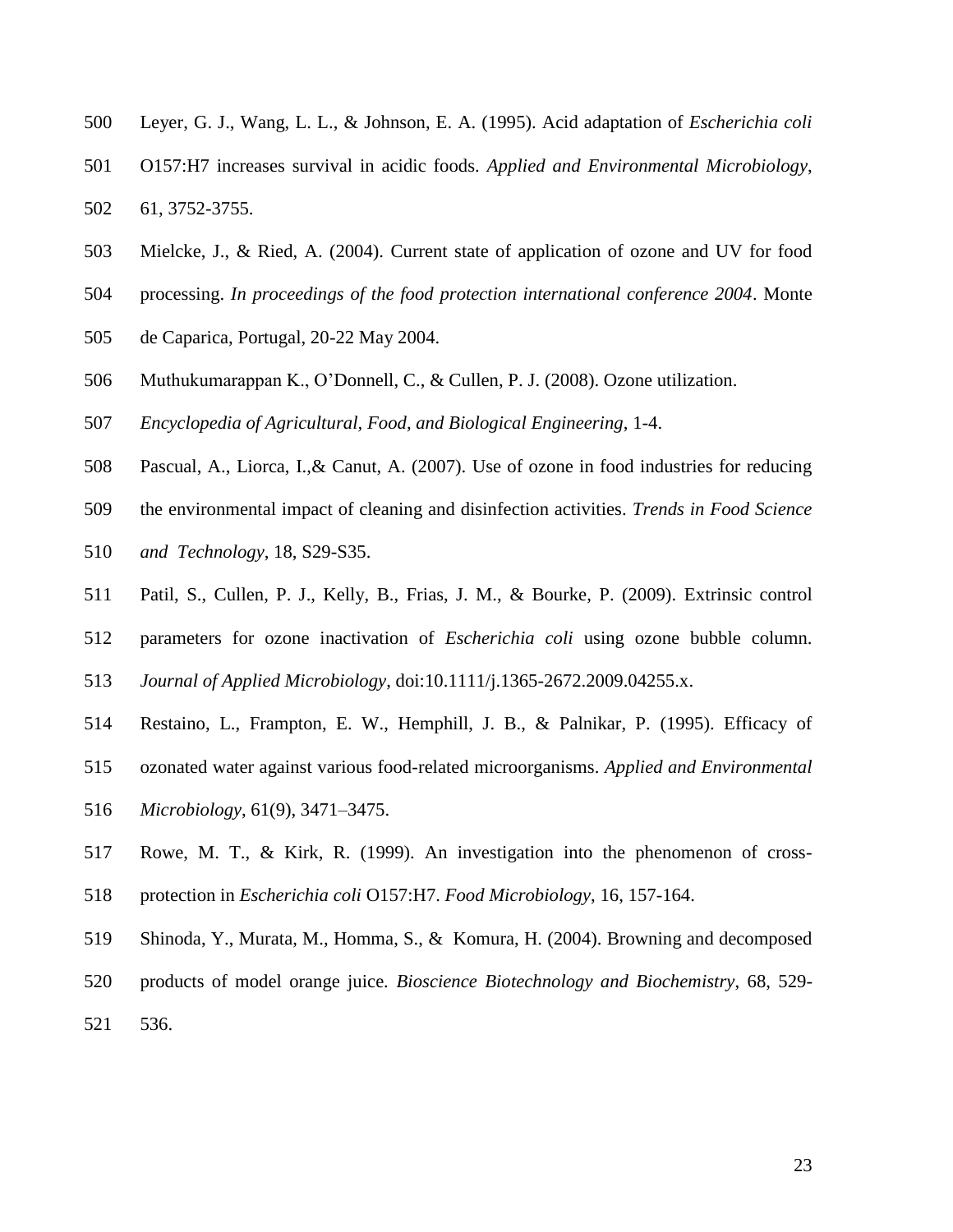- Tiwari, B. K., O' Donnell, C. P., Muthukumarappan, K., & Cullen, P.J. (2009)
- Anthocyanin and colour degradation in ozone treated blackberry juice. *Innovative Food*
- *Science and Emerging Technologies*, 10, 70-75.
- United States Food and Drug Administration (USFDA). (2001). Hazard analysis and
- critical point (HACCP); procedures for the safe and sanitary processing and importing of
- juice; final rule. *Federal Register*, 66, 6137-6202.
- van Boekel, M. A. J. S. (2002) On the use of the Weibull model to describe thermal
- inactivation of microbial vegetative cells. *International Journal of Food Microbiol*ogy,
- 74 (1-2), 139-159.
- Vojdani, J., Beuchat, L., & Tauxe, R. (2008). Juice-associated outbreaks of human illness
- in the United States, 1995 through 2005. *Journal of Food protection*, 71(2), 356-364.
- Williams, R., Sumner, S., & Golden, D. (2005). Inactivation of *Escherichia coli* O157:H7
- and *Salmonella* in apple cider and orange juice treated with combinations of ozone,
- dimethyl dicarbonate, and hydrogen peroxide. *Journal of Food Science*, 70(4), 197-201.
- Williams, R., Sumner, S., & Golden, D. (2004). Survival of Escherichia coli O157:H7
- and Salmonella in apple cider and orange juice as affected by ozone and treatment
- temperature. *Journal of Food Protection*, 67(11), 2381-2386.
- Yousef, A. E., & Courtney, P. (2003). Basics of stress adaptation and implications in new-generation foods. In Yousef and Juneja, *Microbial Stress adaptation and Food Safety*. (pp-1-30). CRC press.
- 
- 
-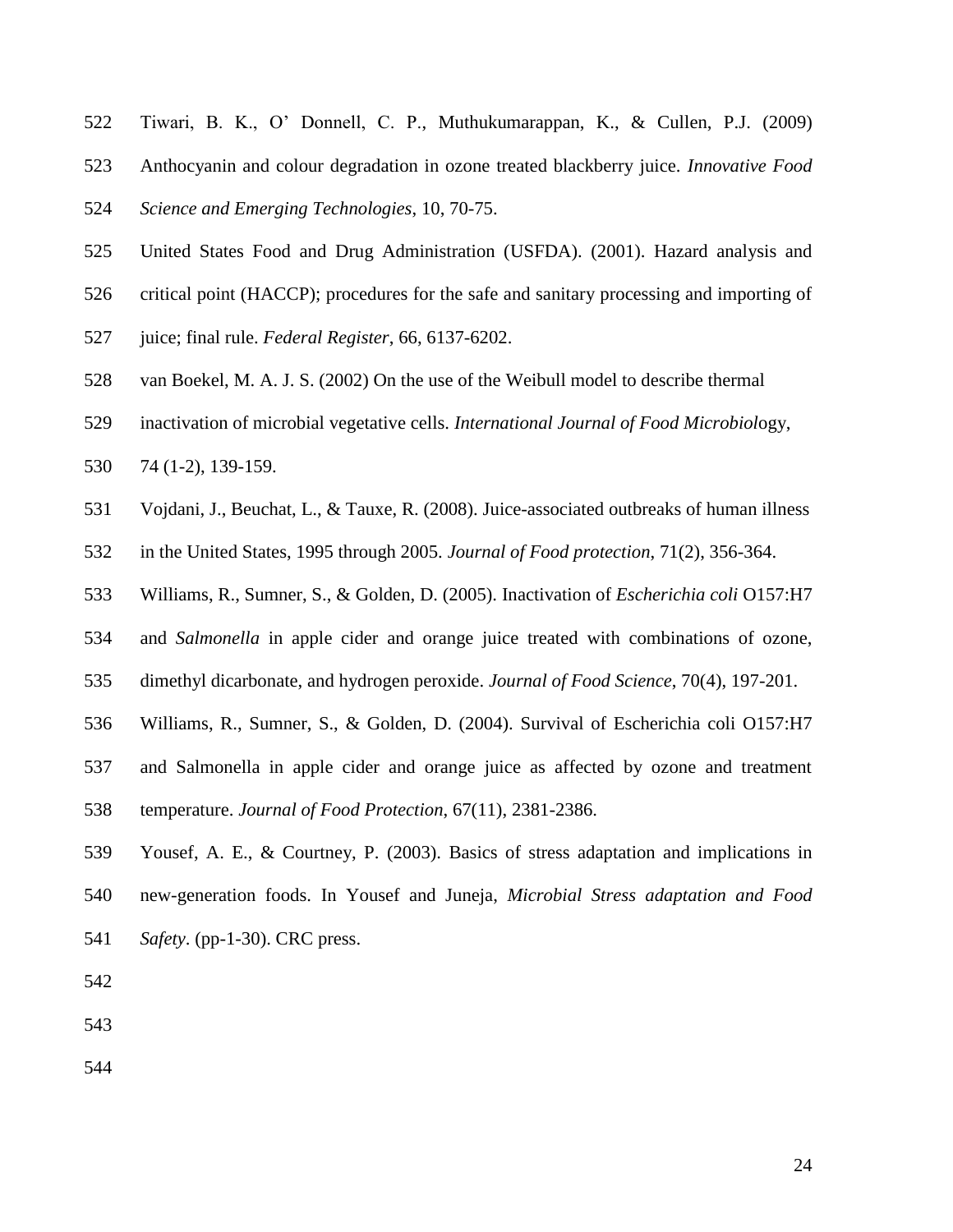| 548 |  | <b>Figure Captions</b> |
|-----|--|------------------------|
|-----|--|------------------------|

- Figure 1: Schematics of Ozone generator
- Figure 2: Microbial survival curve of *Escherichia coli* ATCC 25922 for the different
- orange juice types. Curves are fitted using the Weibull model.
- Figure 3: Microbial survival curve of *Escherichia coli* NCTC 12900 for the different
- orange juice types. Curves are fitted using the Weibull model.
- Figure 4: Microbial survival curve of acid exposed *Escherichia coli* strains of the reduced
- pulp orange juice (1mm sieve size).
- . Curves are fitted using the Weibull model.
- a) 1h acid exposed *Escherichia coli* ATCC 25922
- b) 18h acid exposed *Escherichia coli* ATCC 25922
- c) 1h acid exposed *Escherichia coli* NCTC 12900
- d) 18h acid exposed *Escherichia coli* NCTC 12900

- 
- 
- 
-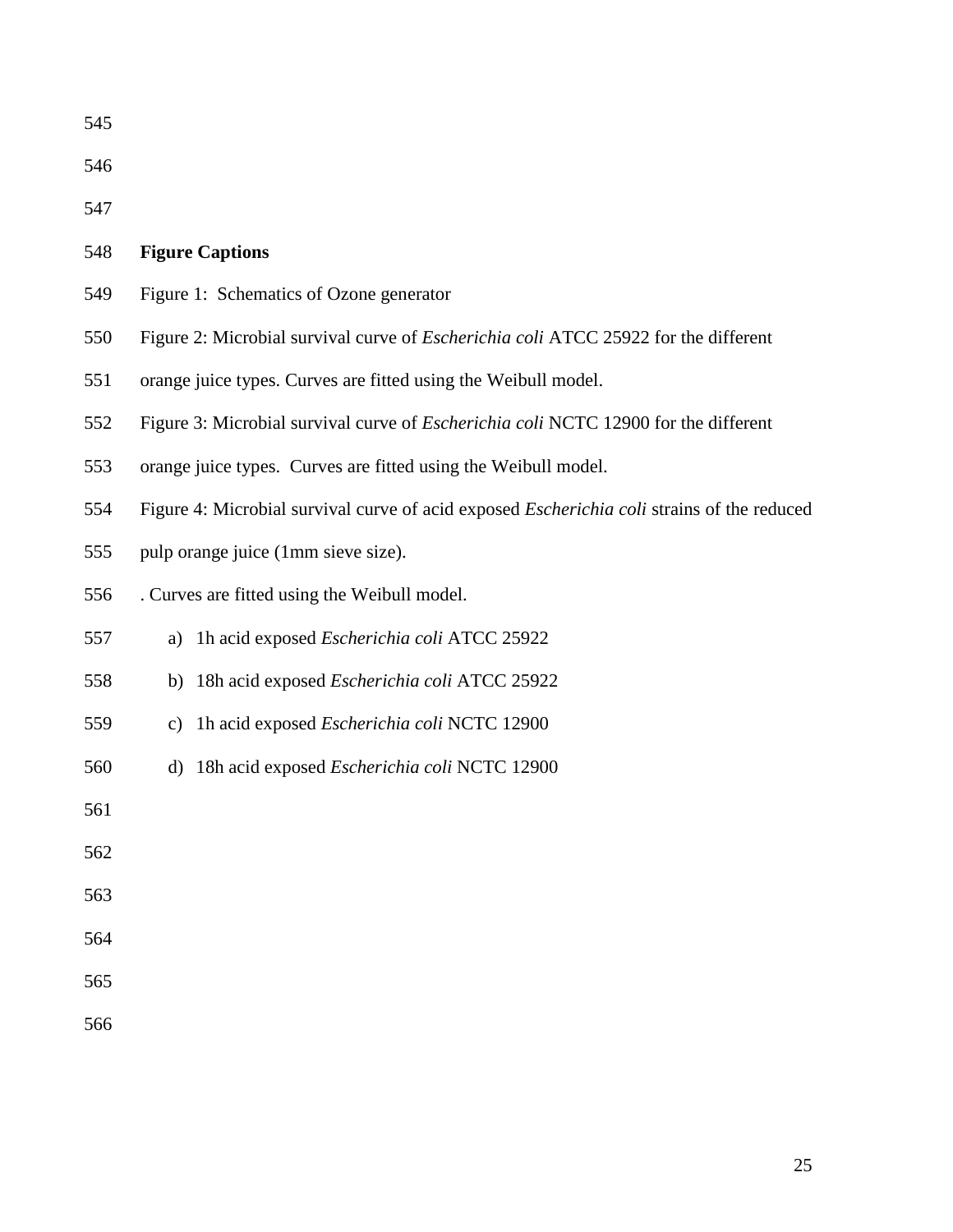567 Table 1: Parameters of the Weibull model and the time required to reach a 5 log reduction for *Escherichia coli* strains in orange juice

568 after treatment with ozone (Different letters indicate a significant difference at the 0.05 level between each juice type for each strain

569 and between both strains for each juice type.)

| Microorganism            | Juice type        | Condition | $\delta$ (min) $\pm$ SE    | $p \pm SE$                  | $R^2$ | $t_{5d}$ (min)     |
|--------------------------|-------------------|-----------|----------------------------|-----------------------------|-------|--------------------|
| E.coli ATCC 25922        | Unfiltered        | control   | $1.58^{\rm a}$ ±0.84       | $0.80^{\text{t}}\pm 0.16$   | 0.96  | $11.86^{k}$        |
|                          | 1mm sieve         | control   | $3.28^b \pm 0.33$          | $2.98^{\text{g}}\pm 0.49$   | 0.98  | $5.62^{\text{I}}$  |
|                          | $500 \mu m$ sieve | control   | $2.77^{\circ}$ ±0.39       | $3.14g \pm 0.73$            | 0.97  | $4.63^{\rm m}$     |
|                          | Without pulp      | control   | $2.91^{\text{d}} \pm 0.35$ | $3.26^{\text{g}}\pm 0.69$   | 0.98  | $4.76^{\rm m}$     |
| <i>E.coli</i> NCTC 12900 | Unfiltered        | control   | $2.55^{\text{ea}}\pm 0.91$ | $1.08^{\text{hf}} \pm 0.21$ | 0.98  | $11.30^{\rm nk}$   |
|                          | 1mm sieve         | control   | $3.24^{\rm eb} \pm 0.43$   | $2.52^{ig}+0.52$            | 0.97  | $6.14^{ol}$        |
|                          | $500 \mu m$ sieve | control   | $3.12^{\rm e}{\pm}0.26$    | $2.81^{j} \pm 0.35$         | 0.98  | $5.53^{p}$         |
|                          | Without pulp      | control   | $3.41^{\circ}$ ± 0.55      | $4.44^{j} \pm 1.81$         | 0.93  | 4.90 <sup>pm</sup> |
|                          |                   |           |                            |                             |       |                    |

570 \* SE- standard error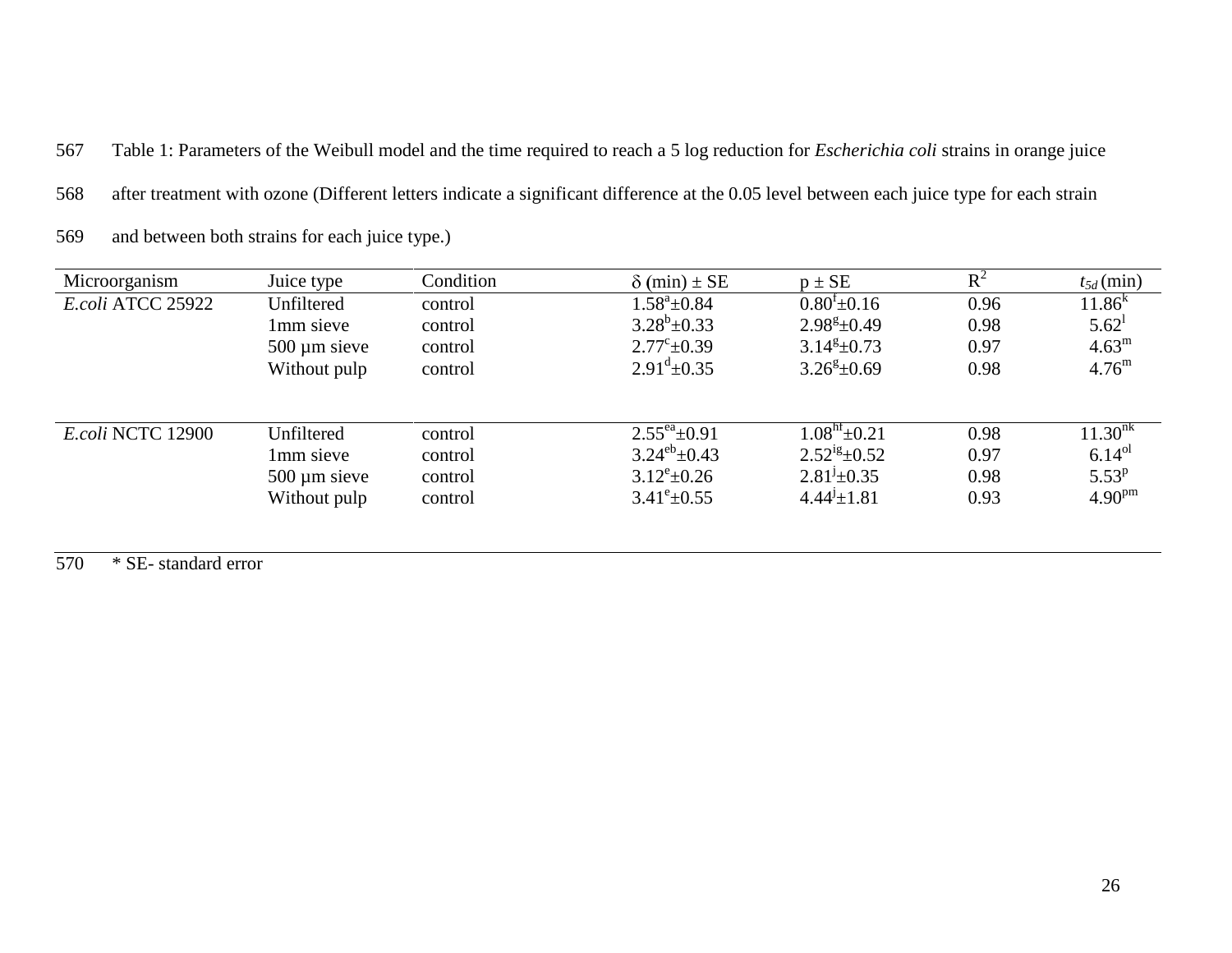571 Table 2: Parameters of the Weibull model and the time required to reach a 5 log reduction for acid exposed *Escherichia coli* strains in

572 orange juice after treatment with ozone (\* Different letters indicate a significant difference at the 0.05 level between each juice type

573 for each strain and between both strains for each juice type.)

| Microorganism            | Juice type | Condition            | $\delta$ (min) $\pm$ SE    | $p \pm SE$                 | $R^2$ | $t_{5d}$ (min) |
|--------------------------|------------|----------------------|----------------------------|----------------------------|-------|----------------|
| E.coli ATCC 25922        |            |                      |                            |                            |       |                |
|                          | 1mm sieve  | Control              | $3.28^a \pm 0.33$          | $2.98^{\rm d}$ ±0.49       | 0.98  | $5.62^h$       |
|                          | 1mm sieve  | 1h acid adapatation  | $2.41^b \pm 0.52$          | $1.63^{\rm e}$ ±0.31       | 0.97  | $6.46^{i}$     |
|                          | 1mm sieve  | 18 h acid adaptation | $3.08^a \pm 0.20$          | $2.63^{\mathrm{f}}\pm0.25$ | 0.99  | $5.67^h$       |
| <i>E.coli</i> NCTC 12900 |            |                      |                            |                            |       |                |
|                          | 1mm sieve  | Control              | $3.24^{\text{ca}}\pm 0.43$ | $2.52gd \pm 0.52$          | 0.97  | $6.14^{jh}$    |
|                          | 1mm sieve  | 1h acid adapatation  | $2.49^{\text{cb}}\pm 0.36$ | $1.81^{ge}$ ±0.25          | 0.98  | $6.06^{j}$     |
|                          | 1mm sieve  | 18 h acid adaptation | $3.47^{\text{ca}}\pm 0.37$ | $2.37^{gf}$ + 0.35         | 0.98  | $6.84^{j}$     |
|                          |            |                      |                            |                            |       |                |

574 \* SE- standard error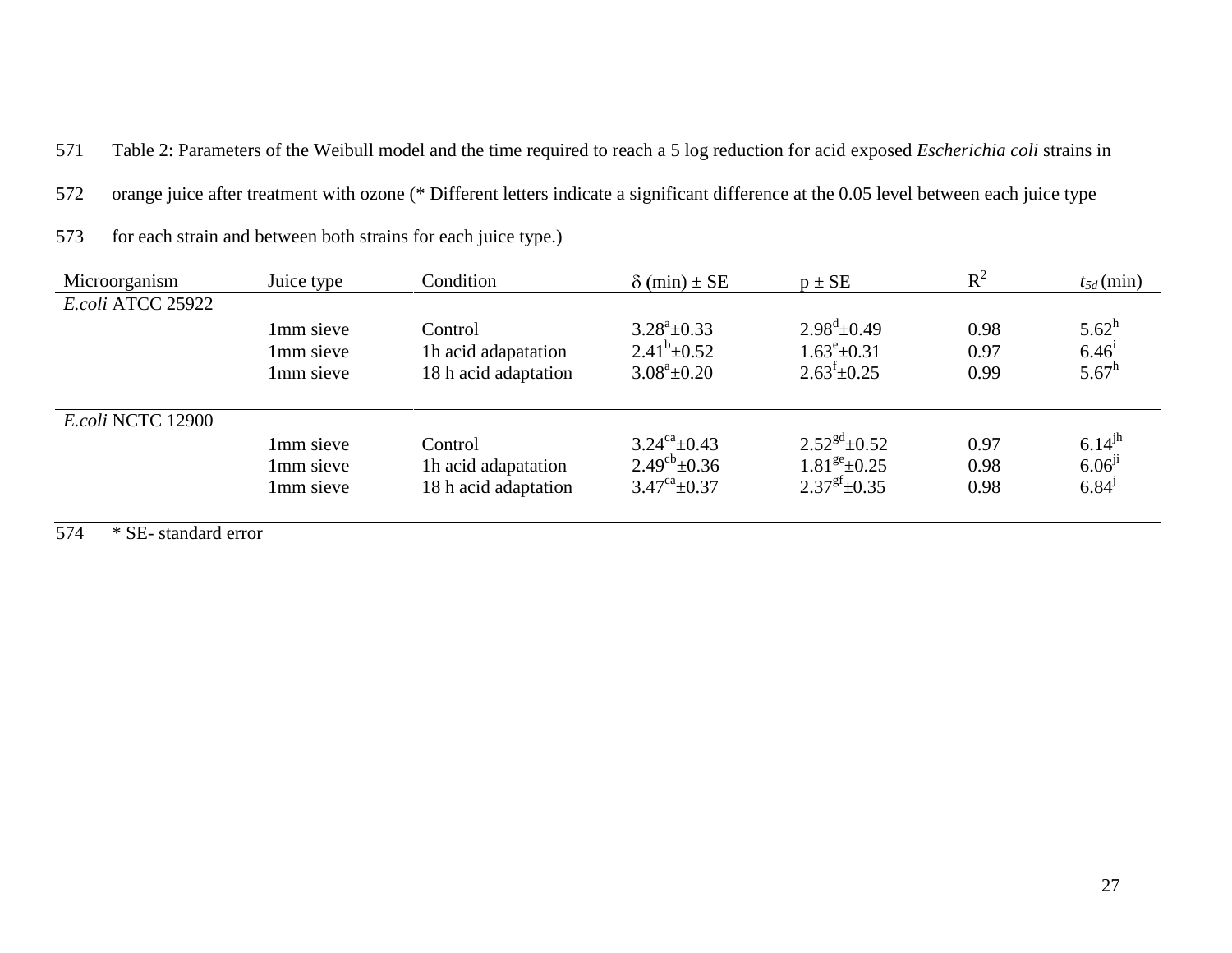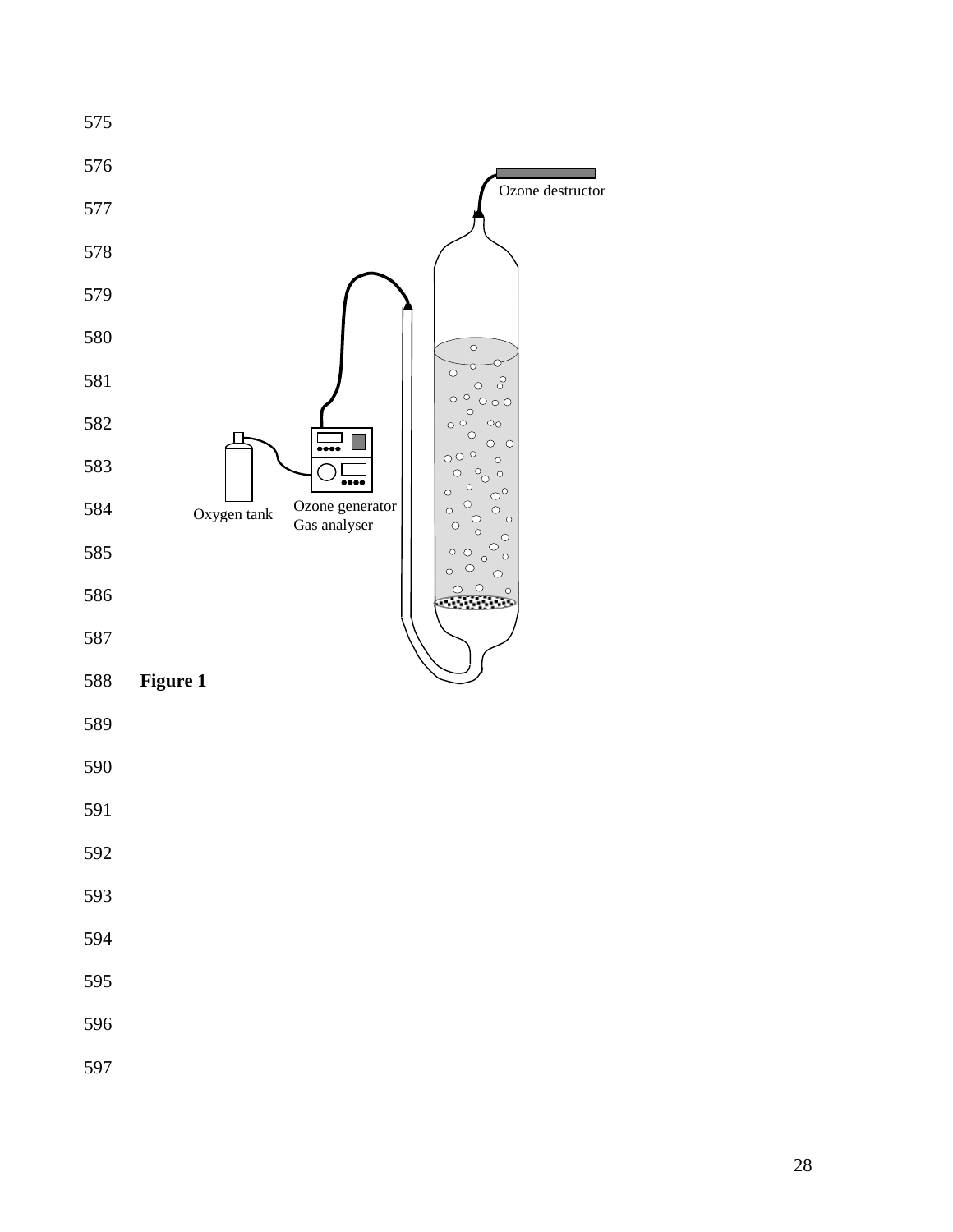



**Figure 2**

- 
- 

- 
-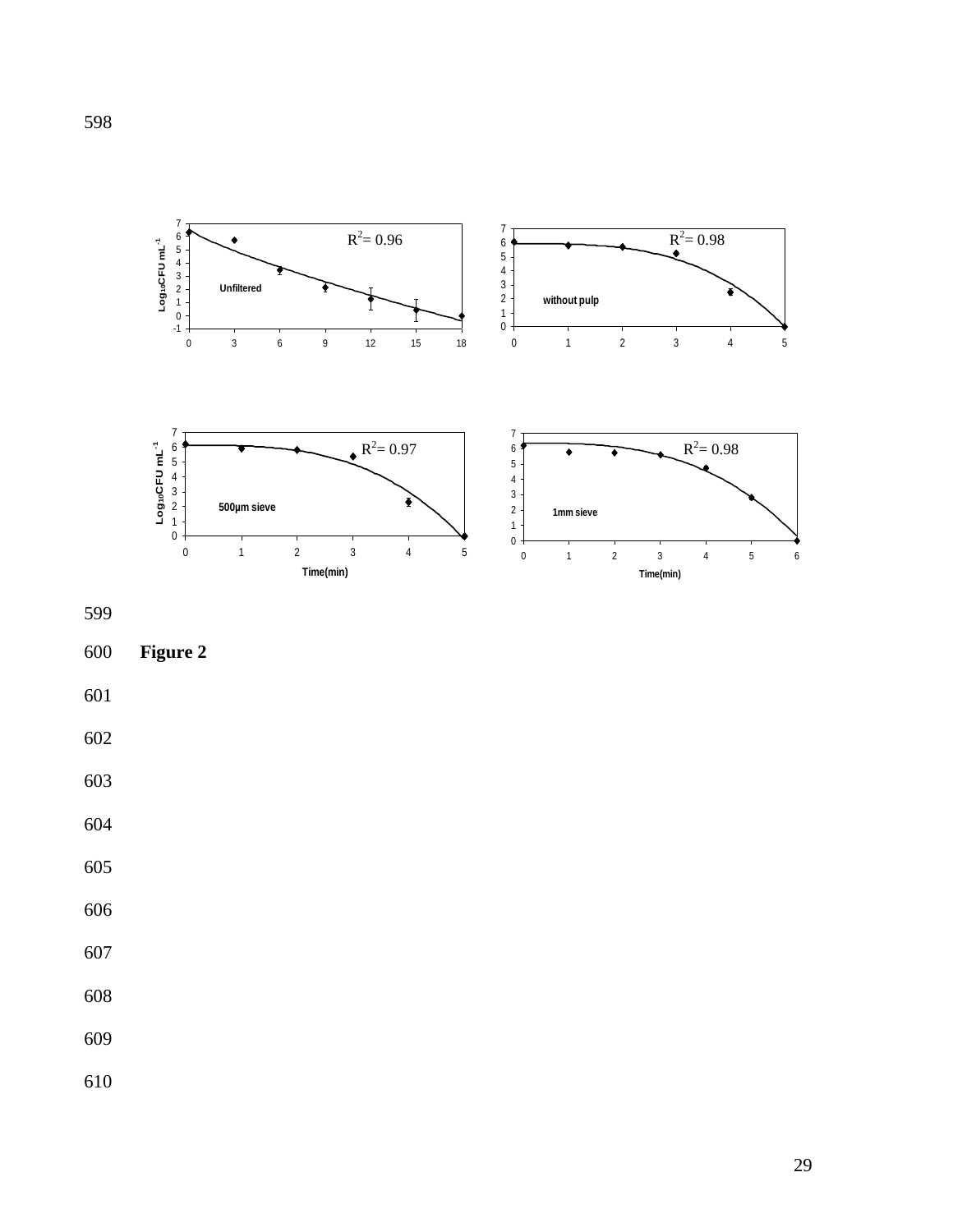

**Figure 3**